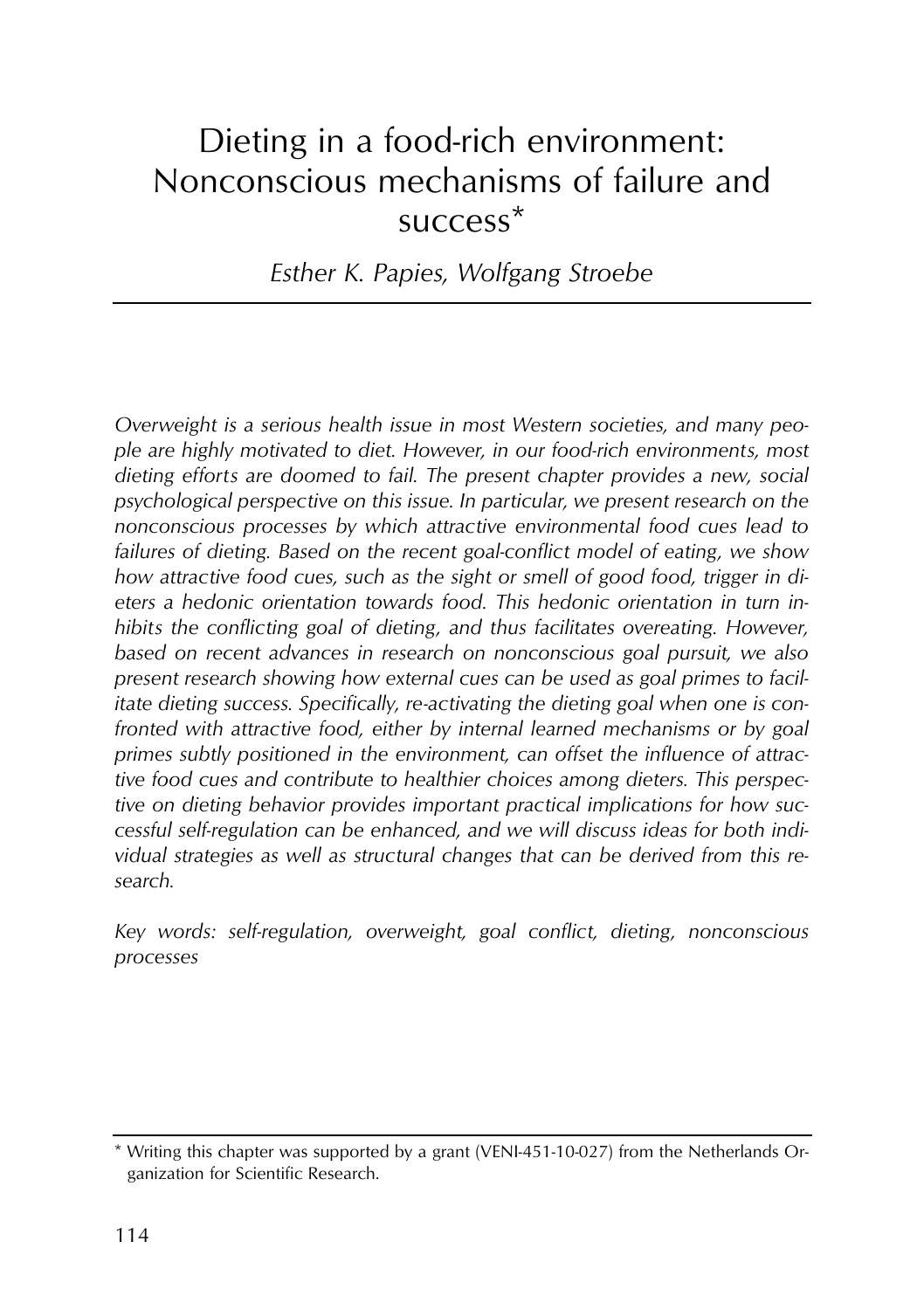#### *((DEUTSCHER TITEL - bitte ergänzen))*

*Übergewicht ist in westlichen Gesellschaften ein weit verbreitetes Gesundheitsproblem. Deshalb bemühen sich viele Menschen, ihr Gewicht durch Diät zu reduzieren oder zu kontrollieren. Da sie aber im täglichen Leben ständig mit schmackhaftem und kalorienreichen Essen konfrontiert werden, bleiben diese Bemühungen meist erfolglos. In diesem Kapitel stellen wir mit dem Ziel-Konflikt-Modell des Essverhaltens eine neue Theorie vor, die erklärt, durch welche unbewussten Prozesse schmackhafte Essreize in unserer Umgebung diätbewusstes Essen erschweren. Ausgehend von diesem Modell zeigen wir wie solche Essreize, wie zum Beispiel der Anblick oder der Geruch von schmackhaftem Essen, in gezügelten Essern (d.h. Menschen die permanent bemüht sind, ihr Gewicht zu reduzieren) eine hedonische (d.h. auf Essgenuss ausgerichtete) Motivation auslösen. Diese hedonische Motivation ist mit dem Ziel, das Gewicht zu kontrollieren, unvereinbar und reduziert deshalb die mentale Zugänglichkeit dieses Zieles, was zu ungesundem Essverhalten führen kann. Wir präsentieren weiterhin neue Befunde die zeigen, dass Umgebungsreize auch dazu eingesetzt werden können, erfolgreiches Diätverhalten zu stimulieren. So können zum Beispiel subtiele Hinweise auf das eigene Diätziel in der Umgebung dafür sorgen, dass dieses Ziel bei gezügelten Essern zugänglich bleibt und hilft, der Versuchung schmackhaften Essens zu widerstehen. Unsere Perspektive bietet sowohl neue theoretische Einsichten als auch verschiedene praktische Anwendungsmöglichkeiten um gesundes, diätbewusstes Essverhalten zu erleichtern.* 

#### *Schlüsselwörter: Selbst-Regulation, Übergewicht, Ziel-Konflikt, Diät, unbewusste Prozesse*

Overweight is a serious health issue in most Western societies. In 2007-2008, for example, more than two thirds of US adults were overweight or obese (Flegal, Carroll, Ogden, & Curtin, 2010), and similar figures have been reported for Germany (Mensink, Lampert, & Bergmann, 2005). Based on the expected increase in these numbers, projected health care costs associated with overweight and obesity may reach more \$ 900 billion by 2030, making up about 16-18% of the total of US health care costs (Wang et al., 2008). Overweight and obesity are associated with a number of health issues (Mokdad et al., 2003), but also with psychological and social consequences that have a strong impact on quality of life, such as body dissatisfaction and experiences of bias and discrimination (Puhl & Brownell, 2001; Schwartz & Brownell, 2004).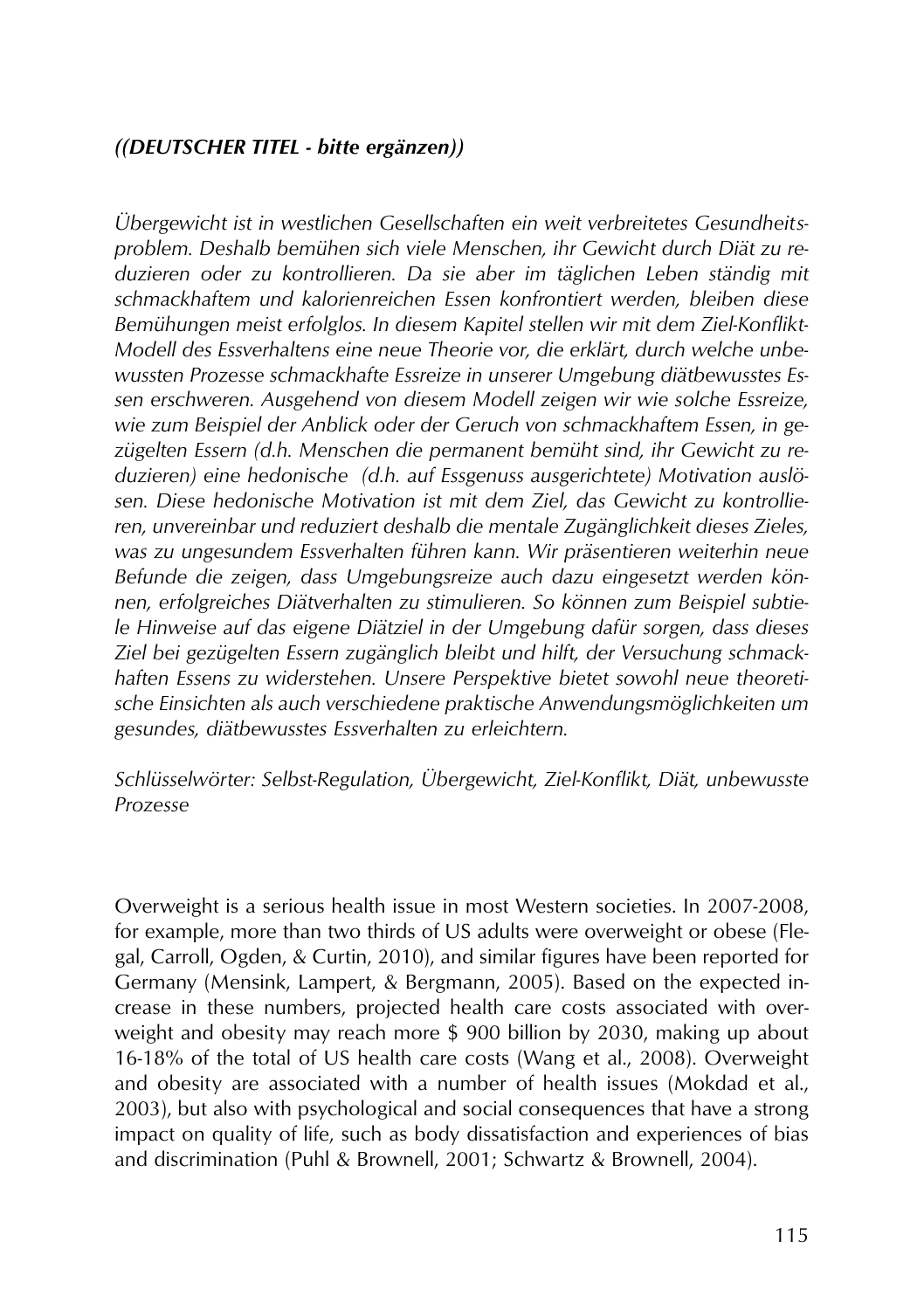Not surprisingly, therefore, efforts at controlling and even reducing one's body weight are wide-spread in our societies. According to the 2002 National Health and Nutrition Examination Survey conducted on a nationally representative sample of the U.S population, 51 percent of adults reported that they tried to control their weight in the previous year (Weiss, Galuska, Khan & Serdula, 2006). With a multitude of commercial diet programs available to consumers, together with a wealth of information from public health institutes, one could argue that it should be quite easy to control one's eating behavior and diet. However, dieting is not rewarded with success for most people (French, Jeffery, & Murray, 1999), as many dieters regain the lost weight after a certain period, or even regain more weight than they initially lost (Elfhag & Rössner, 2005; Mann et al., 2007). When this happens repeatedly, and the individual still remains motivated to lose weight due to cultural influences (Chernyak & Lowe, 2010), this can result in the pattern of dieting concern and behavior of socalled restrained eaters (i.e., chronic dieters; Herman & Polivy, 1980). Although restrained eaters are very motivated to control their weight, they are not very successful at this on the long term and often overeat, resulting in weight fluctuations (e.g., Gorman & Allison, 1995).

What makes it so difficult to engage in healthy, effective weight-control behaviors over an extended period of time? The abundance of tasty, high-calorie food in our current living environments may play a crucial role in these difficulties in self-regulation (Hill & Peters, 1998; Story, Kaphingst, Robinson-O'Brien, & Glanz, 2008; Stroebe, 1998; Wadden, Brownell, & Foster, 2002). Together with the reduced need for physical exercise, this food-rich environment stimulates indulgence in the pleasures of good food much more than the long-term health benefits of exercising and controlling one's eating (Hill & Peters, 1998; Stroebe, 2008). Indeed, perceiving palatable food in our environment items triggers neural responses in gustatory and reward-related regions in the brain, and these neural responses are especially pronounced in individuals who experience difficulties in weight regulation (e.g., Stice, Spoor, Bohon, Veldhuizen, & Small, 2008). In line with this, behavioral research has shown that restrained eaters, who indeed struggle with their weight-regulation, react especially strongly to such cues signaling the presence of tasty food. Specifically, food cues trigger in restrained eaters stronger cravings, more salivation, and more eating and over-eating behavior than in unrestrained eaters, despite their reported intentions to control their weight by dieting (e.g., Brunstrom, Yates, & Witcomb, 2004; Fedoroff, Polivy, & Herman, 2003; Harvey, Kemps, & Tiggeman, 2005; Papies & Hamstra, 2010, see also Papies, in press).

In this chapter, we will examine how attractive food cues can have such strong effects on the behavior of restrained eaters. To this end, we will provide an overview of recent research on the nonconscious effects of food cues on selfregulatory processes in restrained eaters (see also Papies, in press, for a brief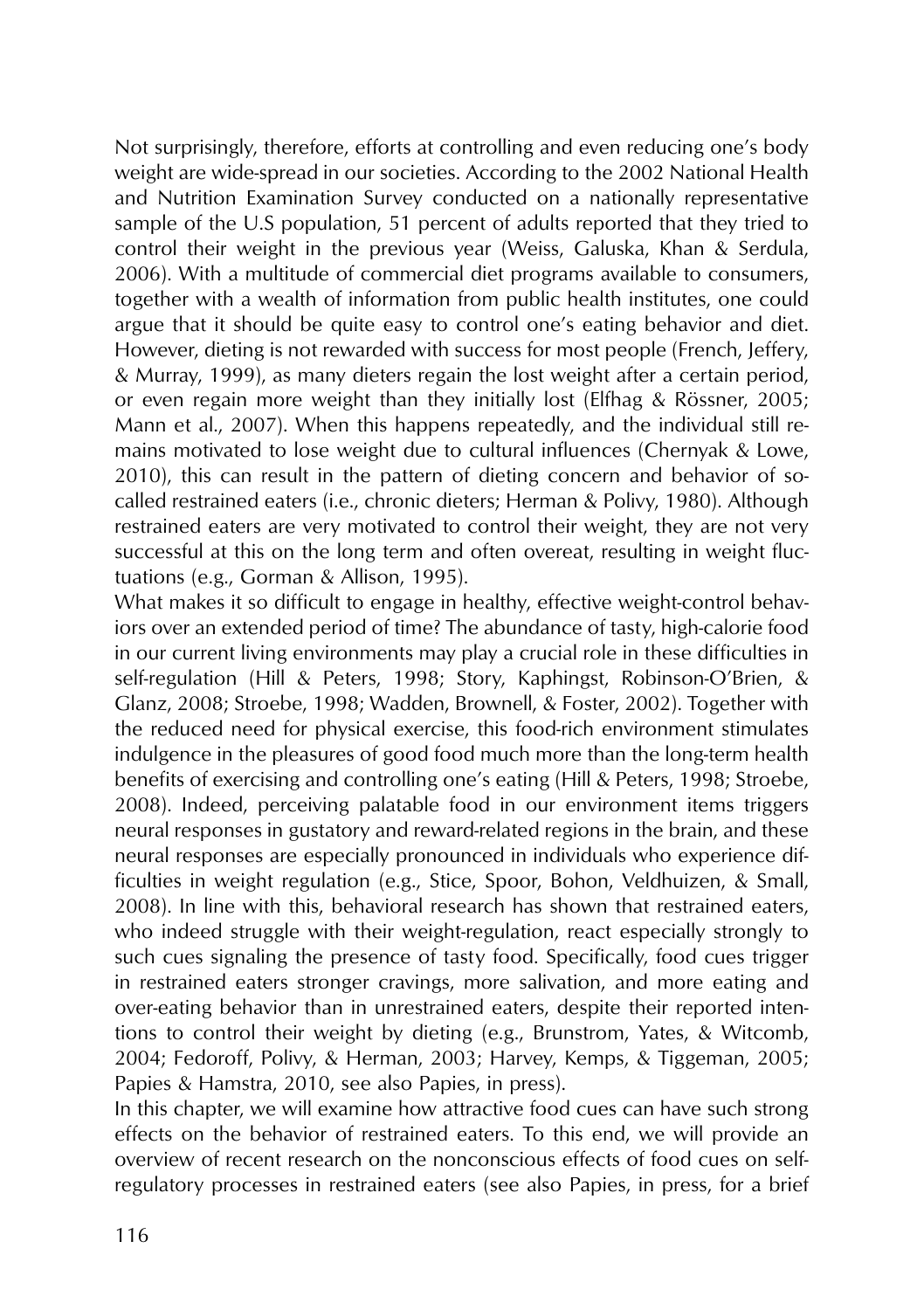review). This may provide a useful, social psychological perspective on why dieting attempts – and other good intentions – often fail. At the same time, this analysis provides useful practical implications for how to facilitate more successful regulation of eating behavior, and we will discuss recent studies demonstrating this. Together, the research discussed in this chapter illuminates the psychological mechanisms of how attractive food cues in our living environment trigger hedonic processes which lead to failures of self-regulation, but it also shows that environmental cues activating the goal of dieting can be powerful tools for offsetting these effects and stimulating healthier behavior.

## A goal conflict perspective on eating and dieting behavior

In order to understand why restrained eaters can so easily be enticed into giving up on their dieting goal, recent research has built on the social psychology of nonconscious motivational processes and proposed a goal-conflict model of eating and dieting behavior (Papies, Stroebe, & Aarts, 2008c; Stroebe, Mensink, Aarts, Schut, & Kruglanski, 2008; Stroebe, 2002, 2008; see also Papies, in press). From this goal-conflict perspective, it is argued that restrained eaters hold two conflicting goals with regard to eating: the hedonic goal of enjoying tasty (i.e., palatable) food, and the long-term goal of weight control. As most palatable food is rather high in calories, both goals usually cannot be pursued at the same time. Indeed, restrained eaters, due to their concern for regulating their weight, hold a less positive overall attitude towards palatable food than unrestrained eaters, and this is driven by their perception that such attractive food items are incompatible with pursuing the goal of dieting (Papies, Stroebe, & Aarts, 2009; see also Roefs & Jansen, 2002; Stroebe et al., 2008). However, once restrained eaters are exposed to attractive food cues, they spontaneously activate the hedonic goal of enjoying good food. Since this is incompatible with the goal of dieting, this competing goal is temporarily inhibited in mind (Shah, Friedman, & Kruglanski, 2002; Stroebe et al., 2008). As a result, restrained eaters' subsequent cognition and behavior is determined more strongly by the goal of enjoying good food than the goal of dieting, making unhealthy food choices and overeating more likely. This could explain why restrained eaters experience food cravings and are more likely to overeat when confronted with attractive food cues (e.g., Fedoroff et al., 2003; Papies & Hamstra, 2010).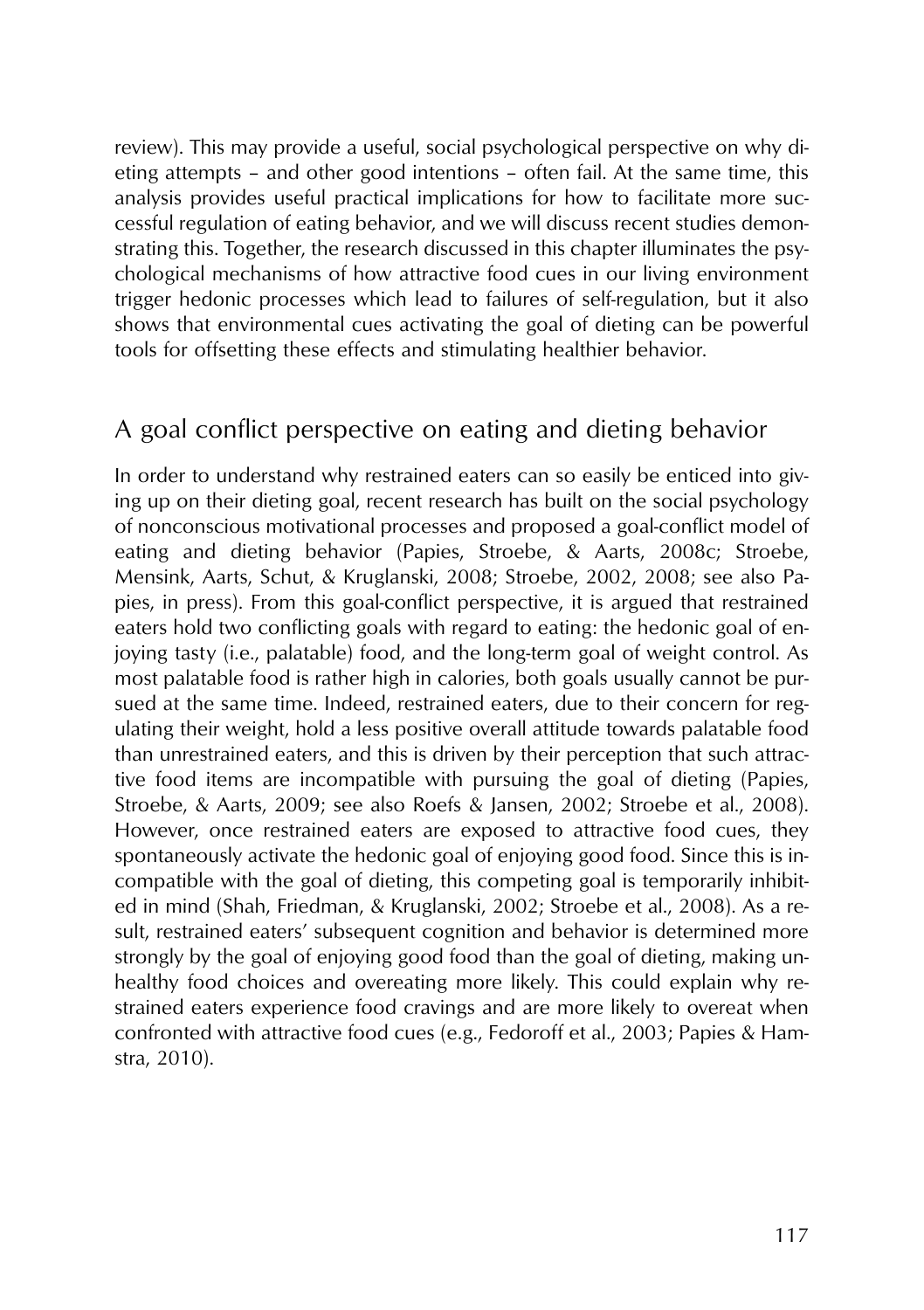## A hedonic orientation towards food

Perceiving attractive food cues triggers stronger hedonic reactions in restrained than in unrestrained eaters. In one line of research (Papies, Stroebe, & Aarts, 2007), restrained and unrestrained eaters were presented with behavior descriptions involving another person eating a palatable or neutral food item (e.g., "Bill is eating a big piece of apple pie."), intermixed with a number of food-unrelated behavior descriptions (e.g., "Peter is buying tickets for the concert.") to mask the specific purpose of the study. After each food-related behavior description, we measured the cognitive accessibility of participants' hedonic thoughts about food (e.g., "yummy"; "tasty"). Results showed that for restrained eaters, hedonic food words were more accessible after reading behavior descriptions involving palatable food compared to neutral food, while this effect did not occur for unrestrained eaters. This suggests that restrained eaters spontaneously think about the pleasure of enjoying good food when prompted with attractive food cues. More recent research has shown that among restrained eaters, these hedonic reactions to attractive food are maintained over time, whereas unrestrained eaters quickly downregulate the hedonic responses they may experience with regard to food. These maintained hedonic responses, in turn, seem to be responsible for restrained eaters' enhanced cravings and wanting for high-fat, palatable food (Hofmann, van Koningsbruggen, Stroebe, Ramanathan, & Aarts, 2010).

Hedonic thoughts about food, triggered by the exposure to attractive food cues, also lead to more subtle, cognitive indicators of food motivation, such as attentional bias. Measures of attentional bias have been used widely in psychological research on addiction, and have been found to correlate with cravings for, among others, cigarettes, alcohol, and cannabis (Field, Mogg, & Bradly, 2004; Mogg & Bradley, 2002; Townshend & Duka, 2001). In addition, attentional bias has been found to predict actual drug use, as well as relapse after therapy (for an overview, see Franken, 2003). Thus, attentional biases may reflect participants' motivation towards a particular substance, without relying on direct self-reports of motivation on this often sensitive issue. We hypothesized that restrained eaters' hedonic orientation towards food may be reflected in biases in attention in a similar way. Thus, restrained eaters may display increased attention towards tasty food items, when they have been pre-exposed to attractive food, which triggered hedonic thoughts about enjoying food.

In order to test this hypothesis, we conducted two studies on restrained eaters' attentional bias towards food (Papies, Stroebe, & Aarts, 2008a). Here, restrained and unrestrained eaters were subtly exposed to attractive food cues or not by presenting them with a word recognition task that either contained palatable food words (e.g., pizza, chocolate, cake) or only food-unrelated words. Then, participants' visual attention for food was measured by means of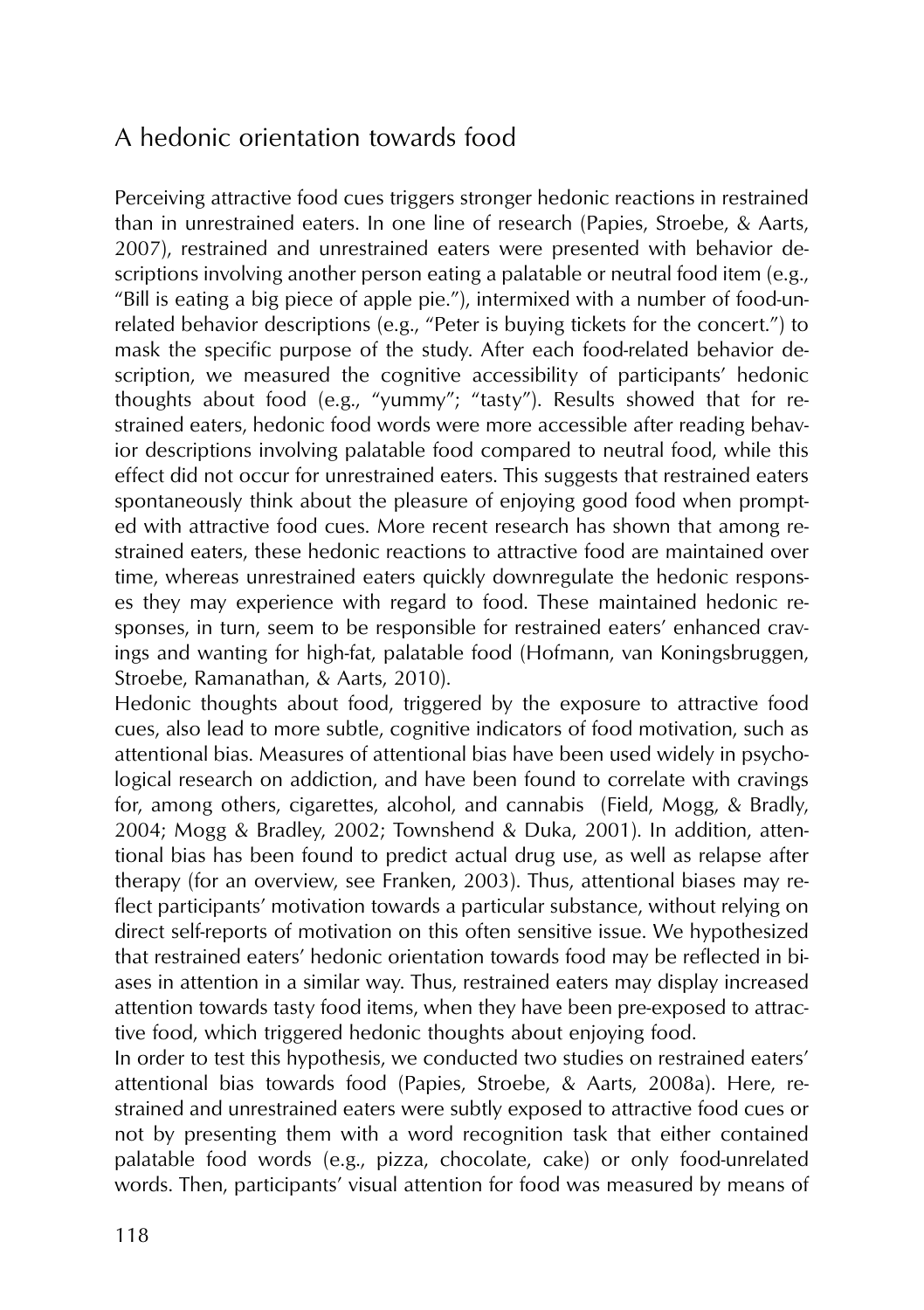a visual probe task (MacLeod, Mathews, & Tata, 1986). Finally, we assessed their explicit liking of the food items presented in the visual attention task. The results of these two studies showed that when restrained eaters had been preexposed to attractive food in the first phase of the study, they then allocated more visual attention to attractive food items, correlated with their liking of the food. In other words, when they indicated to like these items more, they looked at them longer – but only when they had been exposed to tasty food in the first phase of the experiment.

These findings suggest that the pre-exposure to attractive food triggers in restrained eaters increased visual attention towards liked food, reflecting their desire for the presented food. Importantly, however, this increased visual attention also keeps restrained eaters focused on the tasty food, at the expense of other, potentially healthier cues, and thus serves to maintain their hedonic orientation towards food and to make overeating more likely (see also Hofmann et al., 2010). Van Koningsbruggen and colleagues (van Koningsbruggen, Stroebe, & Aarts, 2011) recently reported similar, intriguing effects of the exposure to attractive food cues in restrained eaters. With an inventive research paradigm asking participants to estimate the size of objects, they showed that after pre-exposure to attractive food cues, restrained eaters perceive attractive food items as bigger. This again reflects a visual processing bias and may also increase the chances of restrained eaters actually approaching and consuming the perceived food. Thus, biases in attention towards attractive food may be seen as both a reflection of restrained eaters' hedonic eating goal, as well as a maintaining mechanism of this motivation, because attentional and behavioral disengagement of the hedonic cues becomes less likely (cf. Franken, 2003).

## The inhibition of the dieting goal

However, what happens to restrained eaters' goal of dieting in this process? The goal-conflict model of eating behavior described above suggests that attractive food cues not only activate restrained eaters' hedonic eating goal, but also inhibit their conflicting goal of dieting. Recent studies indeed confirm these predictions (Papies, Stroebe, & Aarts, 2008b; Stroebe et al., 2008). In one set of experiments (Stroebe et al., 2008), for example, participants were exposed very briefly (i.e., for 23 ms) to hedonic food words, such as "pizza", "chocolate", or "delicious" as so-called primes in a lexical decision task. At the same time, the cognitive accessibility of the concept of dieting was assessed by presenting diet-related words in this task. To this end, participants are instructed to indicate as quickly and accurately as possible whether a word which is presented on the computer screen is an existing word or not, and faster reactions indicate that the concept is more accessible in mind. Results showed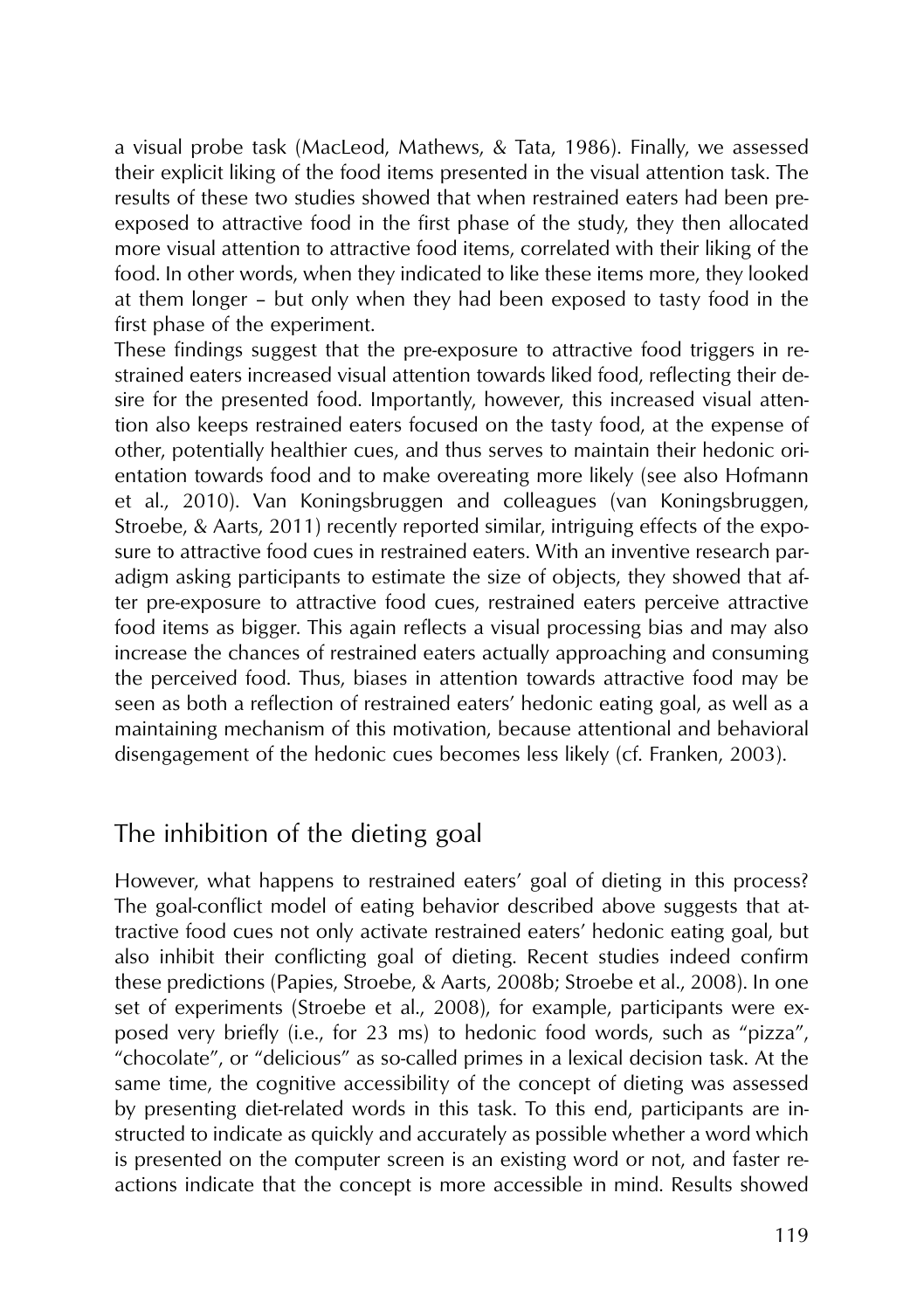that for restrained eaters who had been primed with hedonic food words, the goal of dieting was less accessible in mind compared to a baseline measure of its accessibility, as indicated by slower responses in the lexical decision task. The hedonic primes had no effect on unrestrained eaters. In line with the goalconflict model, this finding suggests that restrained eaters spontaneously inhibit their dieting goal, or, in other words, they "forget" about dieting when they are confronted with attractive food cues.

#### Examining the mechanisms of dieting success

The research reviewed so far has provided insight into the mechanisms leading to failures of dieting in an environment exposing us to attractive food cues. However, one may argue that not all dieters are unsuccessful, and that some people are able to regulate their eating behavior such as to maintain a healthy body weight. Indeed, research has shown that persistently engaging in specific weight control strategies is associated with successful weight control. For example, the National Weight Control Registry in the USA collects data from individuals, who have lost substantial amounts of weight and maintained this weight loss. The 3000 members, who on average have lost 30 kg and maintained this weight loss for more than 5 years, report eating a very low calorie diet and engaging in a high level of exercise (Wing & Hill, 2001). Other work suggests that successful weight loss is associated with specific weight control behaviors that are often experienced as difficult, such as consistently eating very few calories, eating more fruit and vegetables, and completely refraining from eating sweets (French, Jeffery, & Murray, 1999). It is unclear, so far, which predispositions or mechanisms make it possible for some dieters to consistently follow such dieting rules (see Papies et al., 2008b). In other words, what makes it possible for some dieters to be successful and remain slim despite the exposure to attractive food in our food-rich environment, while others do not manage this? While much more work needs to be done to answer this question, we will discuss some initial and promising research.

We examined this issue in a series of studies testing the automatic reactions to food cues in dieters with different levels of dieting success and body weight. In one study (Ouwehand & Papies, 2010), restrained eaters with different levels of BMI were unobtrusively pre-exposed to attractive or neutral food cues by doing a puzzle task with attractive or neutral food words. Then, their "wanting" for tasty food was examined. For this, we used a forced-choice method (Finlayson, King, & Blundell, 2007), in which participants had to indicate quickly which of two food items they felt like eating at that moment. On several trials, they had to choose between a high-fat, palatable snack (e.g., pizza, French fries, chocolate) and a low-fat, neutral food item (e.g., cucumber, crackers,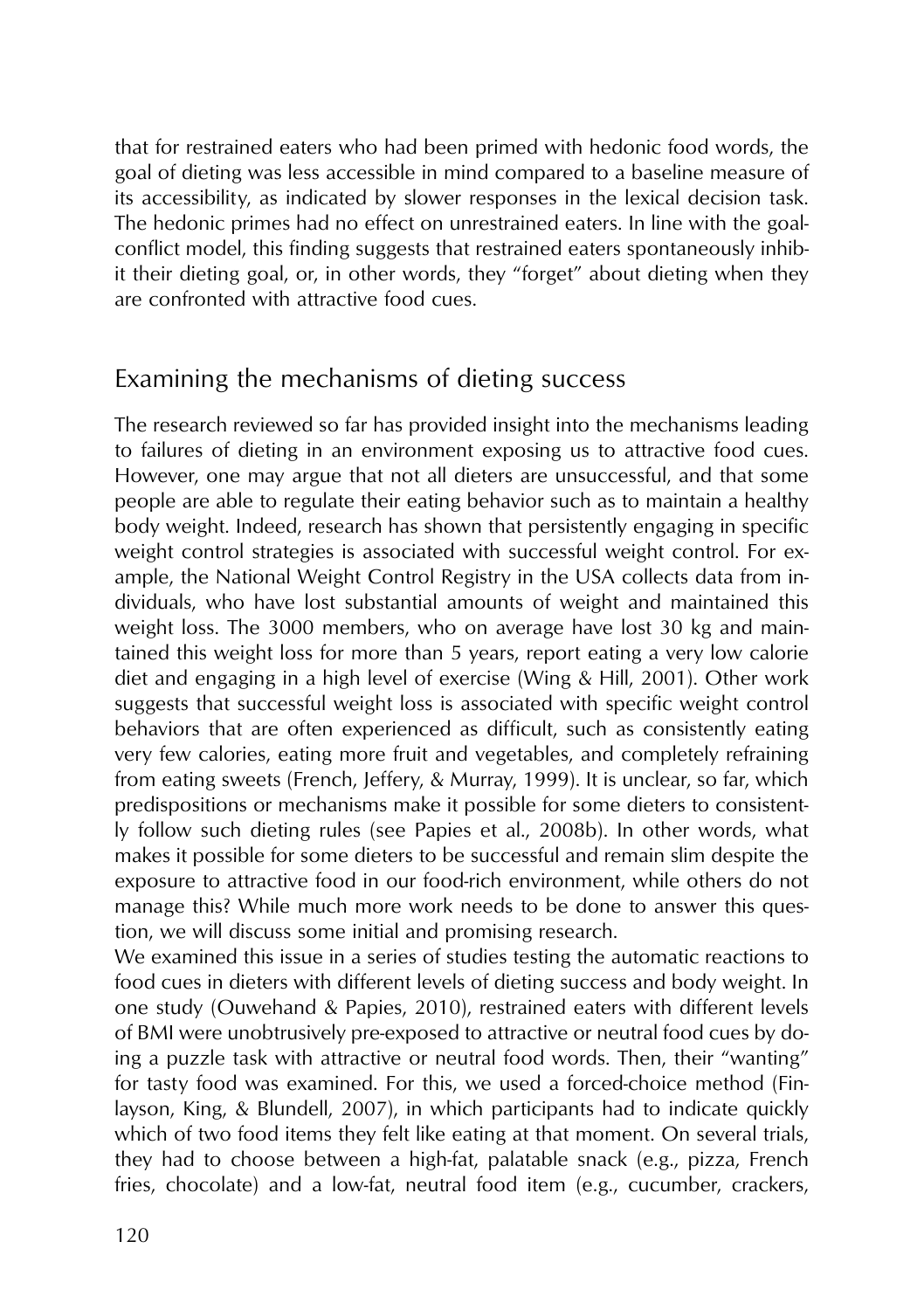tomato), and we were interested how the pre-exposure to attractive food would affect participants' choices for the palatable food options.

As can be seen in Figure 1, results of this study showed that the pre-exposure to attractive food cues had quite different effects on restrained eaters with a low BMI compared to restrained eaters with a high BMI. For rather lean restrained eaters, we found that the pre-exposure to attractive food cues lead them to make healthier choices, compared to the pre-exposure to neutral food items. Relatively heavy restrained eaters, however, showed the opposite pattern: after pre-exposure to attractive food they made less healthy choices compared to the pre-exposure to neutral food. Thus, the exposure to tasty food cues triggered more wanting for high-fat, palatable food in heavier restrained eaters, but less wanting for this food in lean restrained eaters. These findings seem to suggest that while in some dieters, attractive food cues trigger the hedonic goal of eating good food, for others, these cues may also serve as a reminder of the dieting goal. This intriguing difference may explain why some dieters are better able to consistently perform diet-congruent behaviors in a foodrich environment than others.



*Fig. 1: Wanting for high-calorie snacks over low-calorie snacks of restrained eaters with a high vs. a low BMI after exposure to neutral food words (grey bars) or tempting food words (black bars) in a puzzle task (Reprinted with permission from Ouwehand, C., & Papies, E. K. (2010). Eat it or beat it: The differential effect of food temptations on overweight and normal-weight restrained eaters. Appetite, 55, p. 59).*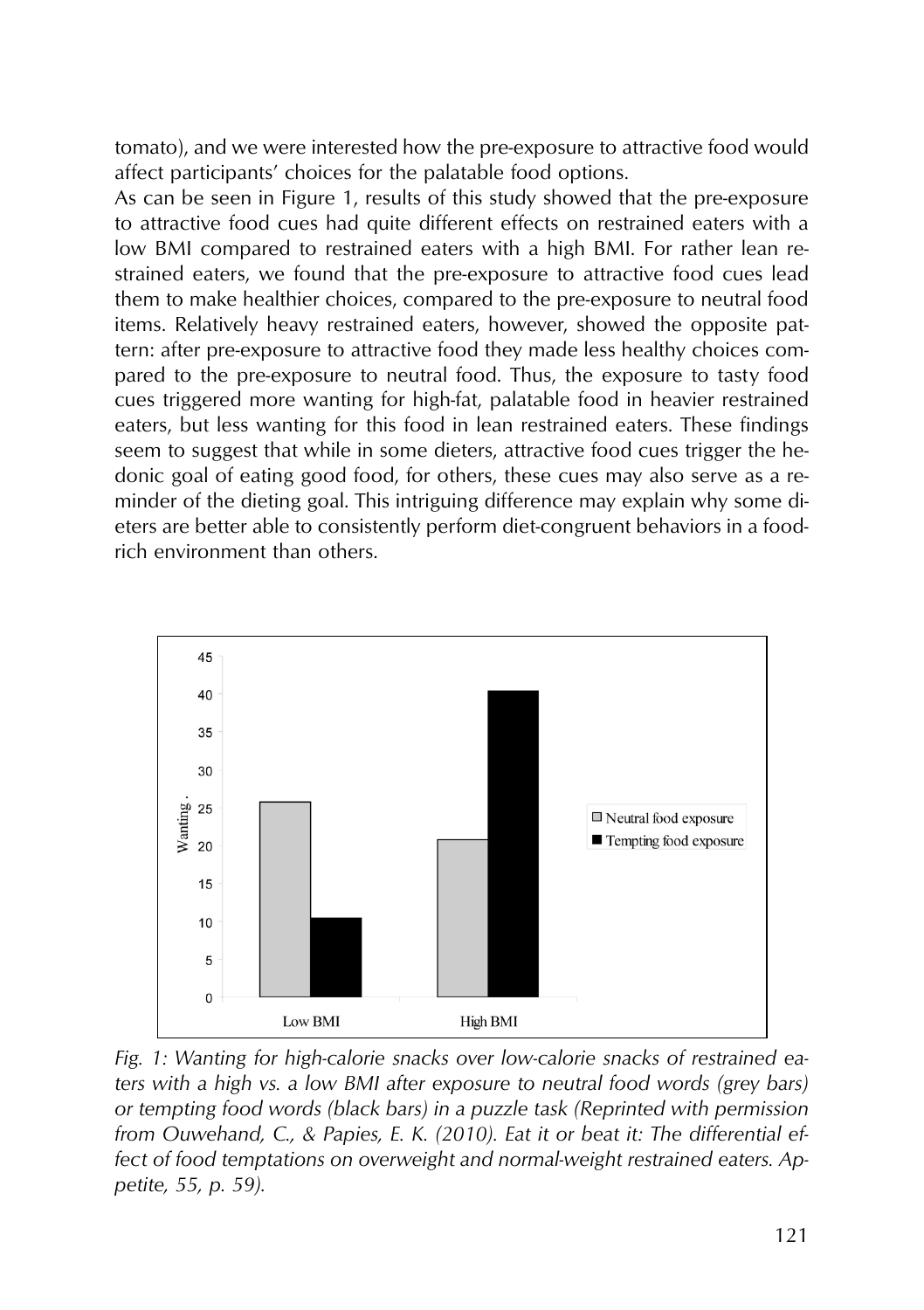Taking a closer look at the psychological mechanisms underlying these mechanisms of dieting success, a social-cognitive study examined the cognitive accessibility of the dieting goal in successful and unsuccessful restrained eaters after the exposure to attractive food cues (Papies, Stroebe, & Aarts, 2008b). Here, participants completed a lexical decision task to assess the accessibility of the dieting goal, while on some trials, they were very briefly exposed to attractive food words as primes. Afterwards, in addition to measures of restrained eating, we also assessed participants self-reported dieting success. This was done by means of three questions, such as "How successful are you in controlling your weight?" (based on Fishbach, Friedman, & Kruglanski, 2003). Results showed that for unsuccessful restrained eaters, the attractive food primes lead to the inhibition of the dieting goal, thus replicating the findings of Stroebe et al. (2008) described above. For successful restrained eaters, however, a different pattern again emerged, as the attractive food primes activated, rather than inhibited, the goal of dieting. This finding is in line with research by Fishbach et al (2003), showing that successful self-regulation is associated with a pattern of temptation-elicited goal activation, such that encountering a short-term temptation can activate the overriding goal and thus facilitate self-control even in tempting situations.

Our findings suggest that participants' self-reported success is a strong predictor of whether the pattern of goal activation or goal inhibition occurs. Successful dieters, who activate the dieting goal in response to food temptations, may thus be able to make healthier choices and maintain a lower BMI (Ouwehand & Papies, 2010). Indeed, self-reported dieting success moderates the relation between dieting intentions and dieting behavior of restrained eaters: over a one-week period, only the dieting intentions of successful restrained eaters predicted their actual behavior, whereas for unsuccessful restrained eaters, there was no relationship between intentions and behavior (Papies et al., 2008b). The activation vs. inhibition of the dieting goal in tempting situations could thus be the crucial determinant of whether a restrained eater is successful or not.

What determines, then, whether a restrained eater will activate or inhibit the goal of dieting in the first place? The association between food cues and the mental representation of one's dieting goal seems to play crucial role in dieters' self-regulation. As discussed by Fishbach et al. (2003) and Papies et al. (2008b), research on the cognitive mechanisms underlying nonconsicous goal pursuit (see Bargh, 1990) suggests that situations become strongly associated with certain behavioral goals by often pursuing them successfully in those situations. Applied to dieting, an association of the dieting goal with tempting food could be the result of repeatedly pursuing the goal of dieting when one is exposed to tempting food. This may be the recipe for developing dieting success. In other words, when a restrained eater who has thus learned to associate tasty food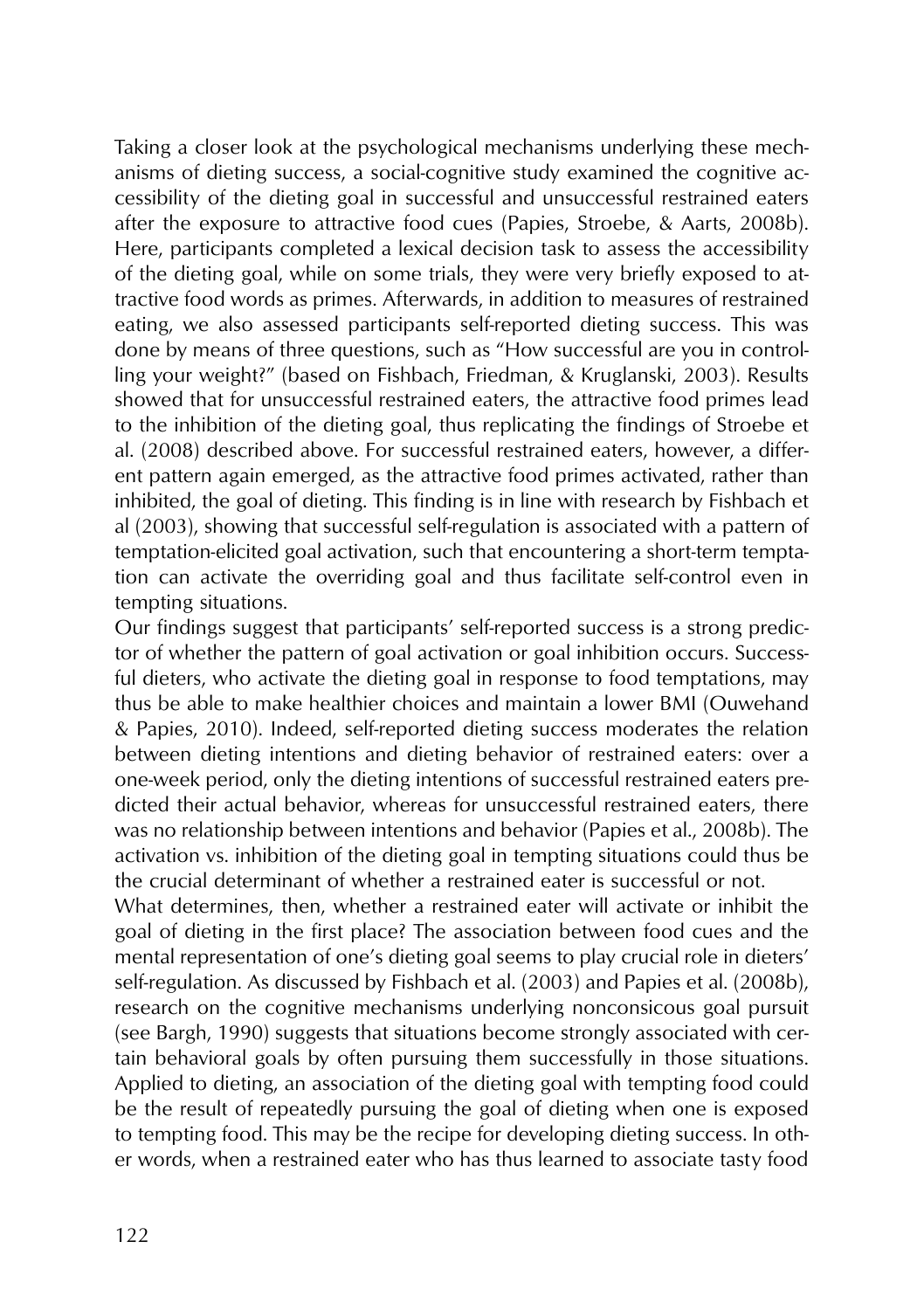with dieting, later encounters a food temptation, this may automatically lead to the activation of the dieting goal, and thus facilitate actual dieting behavior.

# Creating mechanisms of dieting success

Recent advances in social psychological research on behavior regulation have shown, however, that strong associations with certain situational cues can be created not only by frequent co-activation, but also by the one-time act of planning. Gollwitzer (1999) has introduced the planning tool of implementation intentions, which are specific plans constructed according to an if-then format. Using this planning tool in addition to mere goal intentions results in a strong association between the specified, critical situation (e.g., "If my partner offers me some chocolate while watching TV tonight") and the behavior one should perform then (e.g., "then I will ask for a cup of tea instead"). As a result, when the situation actually arises, this automatically activates the planned behavior, making its pursuit more likely. By relying on this simple but highly effective mechanism, implementation intentions are powerful tools for instigating new behaviors and creating new habits, also in the domain of health behavior (Gollwitzer & Sheeran, 2006).

Implementation intentions are mostly used to plan a certain behavior. Recently, however, we used slightly modified implementation intentions, in order to create an association of a tempting situation with the overarching goal (dieting), rather than one specific behavior to achieve it (van Koningsbruggen, Stroebe, Papies, & Aarts, 2011). This may have the additional advantage that once the goal is activated, a wide array of different behaviors are available to pursue it, making this way of planning more flexible than the traditional way of planning one specific behavior. Thus, we instructed restrained eaters to plan to think of dieting when they were tempted to eat an attractive food item, and examined how this one-time planning would modulate their reactions to attractive food cues. We hypothesized that creating associations between food temptations and the dieting goal by implementation intentions may imitate the effects of repeatedly pursuing one's dieting goal in tempting situations. Therefore, restrained eaters using implementation intentions may actually behave like successful restrained eaters in tempting situations (van Koningsbruggen et al., 2011).

In our first study to test this, successful and unsuccessful restrained eaters formed implementation intentions to "think of their dieting goal" when they were tempted to eat a high-fat, palatable food. We instructed them to form implementation intentions with regard to five tempting food items (pizza, chips, chocolate, French fries, cookies). Then, participants performed a word-stem completion task that was designed to measure the accessibility of the goal of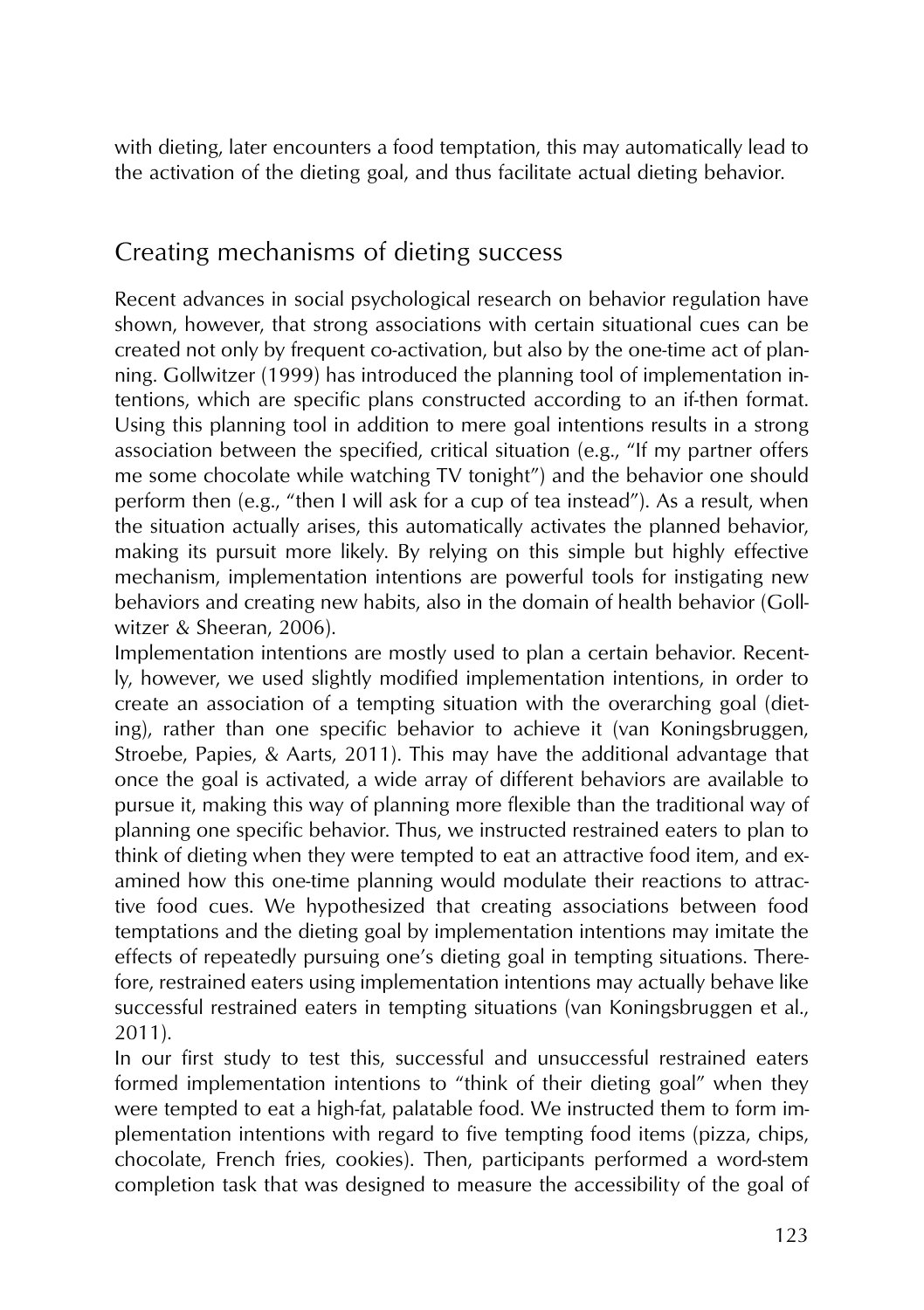dieting, while they were unobtrusively exposed to attractive food cues. Here, participants were presented with several word-stems (e.g., we...), which could be completed either as diet-related words (e.g., weight) or diet-unrelated words (e.g., weird). The number of diet-related words provided by participants then served as a measure of the cognitive accessibility of the goal of dieting. The results of this study showed that successful restrained eaters thought of their dieting goal in response to attractive food equally often in both conditions, i.e., independent of whether they had formed implementation intentions to think of dieting or not, which is in line with our earlier findings (Papies et al., 2008b). Unsuccessful restrained eaters, however, did benefit from planning to think of dieting: they thought of dieting in response to attractive food items only when they had planned to do so. This is in line with earlier findings, suggesting that only successful restrained eaters spontaneously think of dieting when they encounter food temptations. However, it also suggests that planning by means of implementation intentions can achieve the same effects in unsuccessful restrained eaters.

Importantly, in a second study, we extended this effect to actual behavior over a two-week period. Again, participants in the critical condition planned to think of dieting when they were tempted to eat one of five tempting food items (pizza, chips, chocolate, French fries, cookies). After two weeks, participants were asked to report their actual consumption of each of these items over the past two weeks. As expected, our results showed that successful restrained eaters ate less of these high-fat, palatable food items than unsuccessful restrained eaters. Again, however, unsuccessful restrained eaters benefited from planning to think of dieting in response to tempting food, as this reduced their consumption to the level of successful restrained eaters (van Koningsbruggen et al., 2011). Together, these studies suggest that dieting success can be induced by experimentally creating mental associations between tempting food and one's dieting goal.

## Goal priming in daily life to facilitate health behavior

The work discussed so far has shown that the accessibility of the goal of dieting in tempting eating situations is of crucial importance for successful self-regulation. Restrained eaters who automatically activate this goal are more successful self-regulators, and inducing this activation by a simple planning manipulation can similarly create dieting success. Consciously anticipating tempting situations and planning one's behavior accordingly may not, however, be a feasible way of dealing with any kind of situation in which one may encounter attractive food. Extending the social psychological principles of goal pursuit to health behavior, we have recently examined whether activating the dieting goal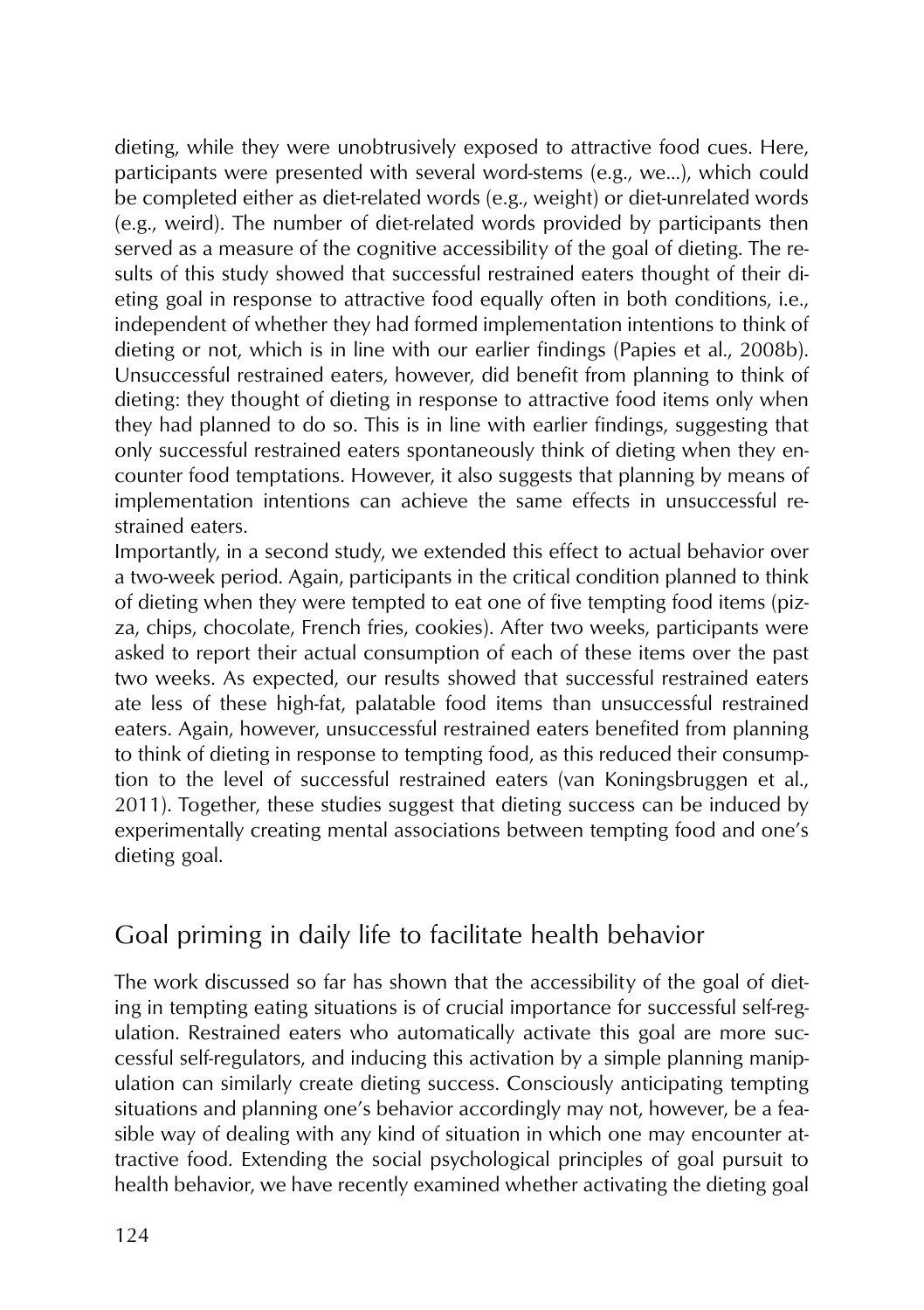by means of environmental goal primes can effectively facilitate dieting behavior among restrained eaters in tempting situations.

Social-psychological research on nonconscious goal pursuit has shown that environmental cues associated with a goal representation can effectively activate this goal and then, if the situation allows it, trigger goal-directed behavior. Bargh and colleagues (2001), for example, showed this by exposing participants to words related to performing well (e.g., master, attain, achieve) by means of a simple puzzle task in the first phase of an experiment. They then measured how much effort participants exerted on an academic task, and they found that primed participants tried harder to perform well than non-primed participants. Later debriefing suggested that participants were not consciously aware of these priming processes or their effects on their behavior. Over the last decade, these initial goal priming findings have been replicated in many domains, and it has been shown that such subtle environmental cues only lead to goal-directed behavior when the primed behavior is associated with positive affect, and thus seen as desirable to pursue by participants, i.e., when a true goal is primed (Aarts, Gollwitzer, & Hassin, 2004; Custers & Aarts, 2005, 2007; Ferguson, 2007; see Papies & Aarts, 2010, for an overview).

The research on the effects of environmental food cues discussed so far is in line with this approach, as it shows that such cues triggers the activation and pursuit of the goal of enjoying good food mainly in restrained eaters. However, one may argue that features of the environment could in principle lead not only to the activation and pursuit of hedonic goals, but may also serve to activate health goals, in this case the conflicting long-term goal of weight control. Thus, primes of the dieting goal in one's environment should stimulate the pursuit of diet-congruent behaviors, but only in those individuals for whom dieting is indeed a personally relevant goal. In other words, when restrained eaters are primed with the goal of dieting, they may make healthier food choices or eat less of an available tasty, high-fat food, even in a tempting situation where attractive food cues may otherwise trigger the pursuit of the hedonic eating goal (see also Papies et al., 2008a, Study 2, and van Koningsbruggen et al., 2011, as discussed in Papies, in press).

Papies and Hamstra (2010) report a field experiment to test this hypothesis in a tempting real-life eating setting. Here, restrained and unrestrained eaters were primed unobtrusively with the goal of dieting before they entered a tempting eating situation, and we observed their eating behavior. Specifically, in a local butcher's shop with a large grill oven, which dispersed the savory smell of grilled chicken through the shop, customers were free to taste little meat snacks offered by the butcher, which were presented on a tray on the counter. To prime the goal of dieting for half of the participants, a poster was mounted on the glass door of the shop at regular times, announcing the availability of a lowcalorie recipe available in the store, so that participants would see this before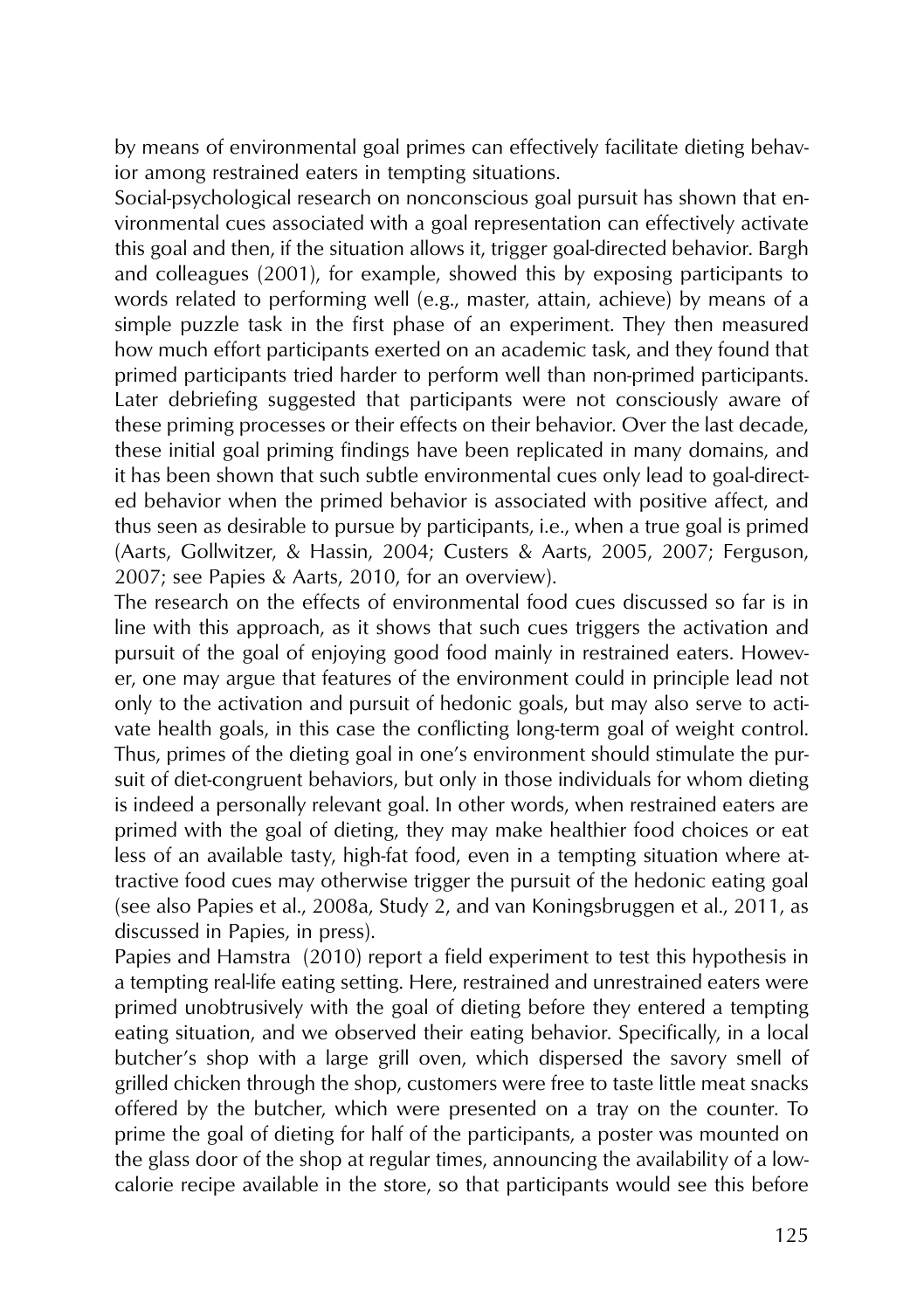they actually entered the store and were exposed to the food temptations. The control condition did not prime participants. Then, we unobtrusively measured the number of meat snacks that customers sampled while being served. We analyzed these as a function of experimental condition and participants' restraint scores, which were obtained by administering a brief questionnaire before they left the store.

As is observed often in the study of restrained eaters, we found that restrained eaters ate more than unrestrained eaters in the control condition, when they were tempted by the smell of grilled chicken and the free snacks (see also Fedoroff et al., 1997, 2003). In the goal priming condition, however, where the poster with the recipe announcement was placed on the door, restrained eaters ate significantly less than in the control condition. Interestingly, the poster had no effect on the consumption of unrestrained eaters. These findings are displayed in Figure 2. These findings suggest that rather than serving as a mere behavioral prime, the poster served as a goal prime: it affected the amount eaten only for those participants who actually hold weight control as



*Fig. 2: Mean number of meat snacks consumed by restrained and unrestrained eaters in the control condition, whit the smell of grilled chicken present in the store, and the diet prime condition, where customers were reminded of their dieting goal by means of a poster before entering the store (Reprinted with permission of the APA from Papies, E. K., & Hamstra, P. (2010). Goal priming and eating behavior: Enhancing self-regulation by environmental cues. Health Psychology, 29, p. 387).*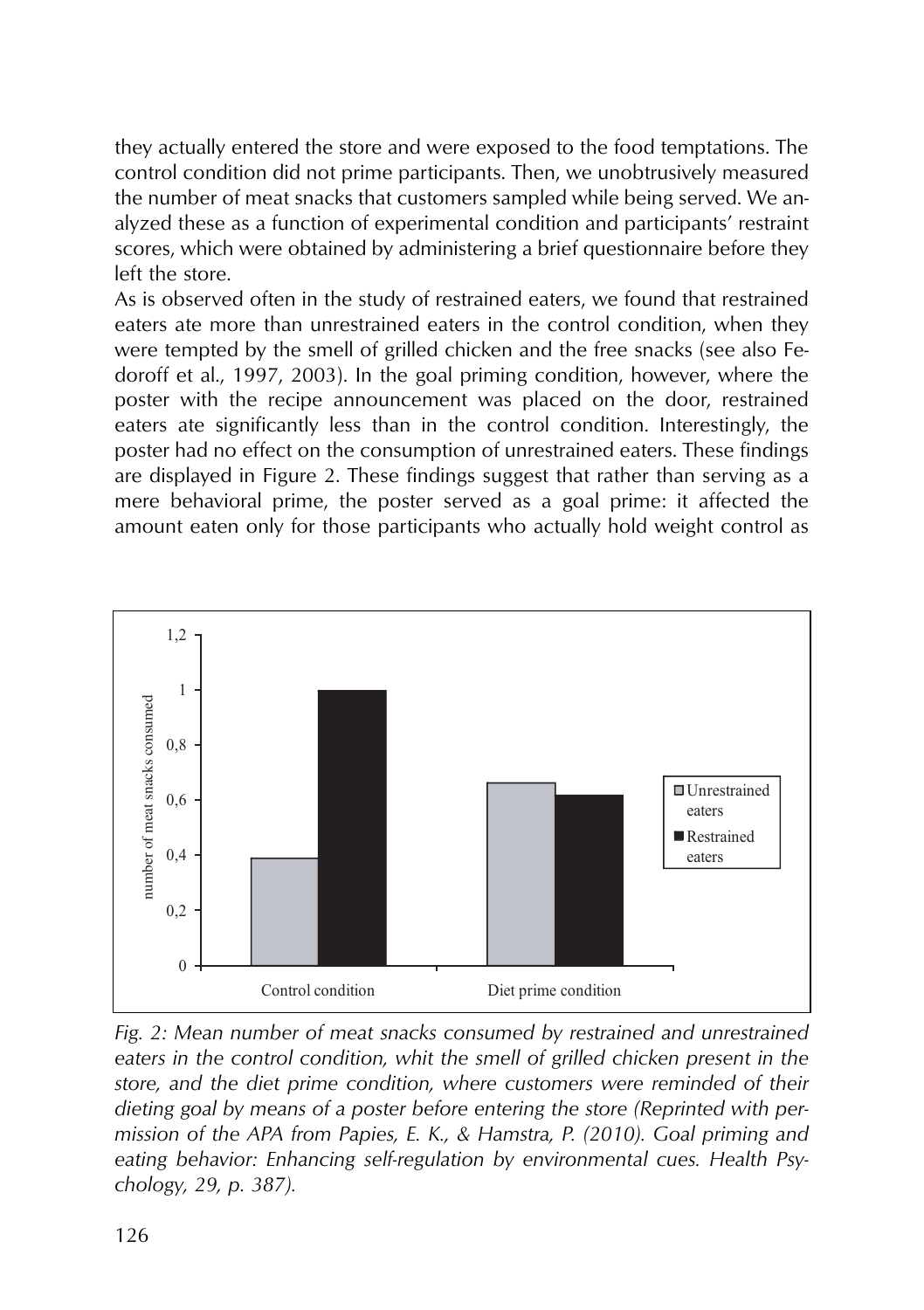a personally relevant goal (Papies & Hamstra, 2010; see also Anschutz, van Strien, & Engels , 2008 and Fishbach et al., 2003, for similar findings).

Later, we applied goal priming in an even more challenging, real-life context, namely among customers of a restaurant. This may be especially interesting given the recent developments to provide calorie information and health labels on menu's in some countries, which at the same time do not always seem to be effective in affecting caloric intake (see Papies & Veling, 2012; Roberto, Schwartz, & Brownell, 2009, for discussions). In addition, eating out is a very "hedonic" situation: most people go to a restaurant in order to enjoy a tasty meal in good company. Environmental cues such as other people eating, (see Papies et al., 2007), the sight and smell of food (Fedoroff et al., 1997, 2003; Papies & Hamstra, 2010), and the description of food on the menu (see Roefs et al., 2005) keep this goal accessible before one makes one's choice. When ordering, consumers also find it difficult to estimate how much fat and calories restaurant food contains, especially for high-calorie food; in one study, participants underestimated the amount of calories in a certain menu item by 246% (Burton, Creyer, Kees & Huggins, 2006). Thus, people who eat out often, especially in buffet-style or fast-food restaurants, consume too many calories, and are at increased risk of overweight (Casey et al., 2008; Kant & Graubard, 2004). Therefore, applying diet goal primes in a restaurant setting allowed us to test their effectiveness in a particularly challenging situation, in which keeping one's dieting goal in mind is both very important and very difficult.

In a field experiment in another small town in the Netherlands, we therefore tested the effectiveness of a similar diet-goal prime as described above (Papies & Hamstra, 2010). More specifically, we slightly modified the menu of a caféstyle restaurant to prime half of the customers with dieting. To do this, we printed words related to the goal of dieting (e.g., "weight", "calories") on one part of the menu, thus priming participants directly "at the point of purchase". We then recorded customers' choices via the waiting staff, and compared them to choices in the no-prime control condition. Since the restaurant offered only a very restricted menu consisting of burgers and sate (on the less healthy side), and salads and a special of steamed fish (on the healthier side), we simply analyzed whether customers made a healthy or an unhealthy food choice for dinner. As hypothesized, analyses of menu choices revealed that the diet prime led to more low-calorie, healthy dinner choices among restrained eaters. Independent of their dieting goal, overweight customers were also stimulated to choose more healthily in the diet-prime condition, which may be due to the fact that they more strongly pursue the dieting goal in the first place (see Papies & Veling, 2012). Unrestrained and normal-weight participants were not affected by the primes.

These findings confirm that diet goal primes may be effective tools to facilitate self-regulation even in highly tempting, hedonic situations, where it is both very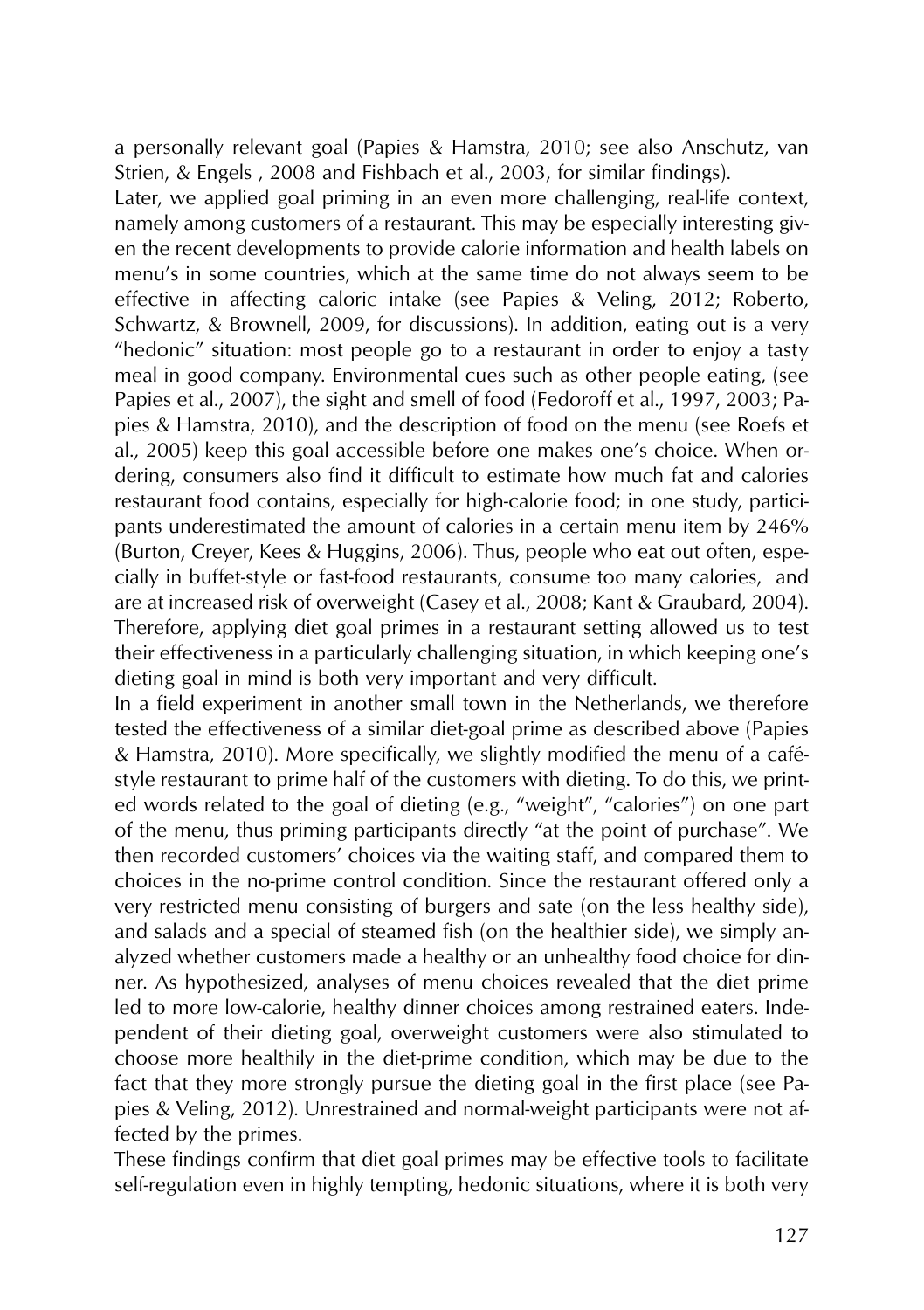important and very difficult to keep one's dieting goal in mind and pursue it consistently. Future studies will need to explore the boundary conditions of such effects, such as the possible habituation to the priming stimuli. We suggest that for goal primes to be effective, they need to be attended to, even if they are not processed with conscious awareness (Koch & Tsuchiya, 2007). Therefore, if a diet reminder becomes too integrated in one's environment, it may not be processed with sufficient attention to activate the associated goal representation and thus affect one's behavior. Further studies need to examine this possibility and outline the features of the most effective priming method for daily life.

However, we suggest that goal priming may be particularly promising for health behavior change because in contrast to health cues in other domains, such as fear appeals on cigarette packages, they are unlikely to induce defensive processing (see Witte & Allen, 2000): due to their association with a desired state (Custers & Aarts, 2005), goal reminders are associated with positive affect, rather than threat. In addition, it is unlikely that goal primes induce reactance, since they only affect those perceivers who are committed to pursuing the primed goal. In sum, therefore, we suggest that goal priming, which has mostly been employed in social psychological laboratories to study the fundamental processes underlying goal-directed behavior, can also be used effectively to enhance self-regulation in highly relevant, real-life settings, for example by counteracting the effects of attractive temptations in our food-rich environments.

## Conclusions and implications

In this chapter, we have used a goal-conflict perspective to show how attractive food cues in our living environment interfere with the pursuit of the dieting goal which many people attempt. Chronic dieters who are exposed to attractive food cues develop a hedonic orientation towards food, which focuses them on food temptations in their environment and influences their food choices and eating behavior, at the cost of the conflicting dieting goal. However, restrained eaters can become more successful by relying on mechanisms that activate the goal of dieting in critical situations, i.e., when attractive food cues would otherwise inhibit the dieting goal. In this context, we discussed how dieters can learn to spontaneously think of dieting when they are tempted by attractive food, so that this goal then leads to healthier choices. In addition, we discussed field experiments which show that unobtrusive goal primes in the environment can facilitate healthy choices of dieters even in the most tempting situations. In sum, this work provides us with a thorough understanding of the processes underlying dieting failures, but it also provides useful implications for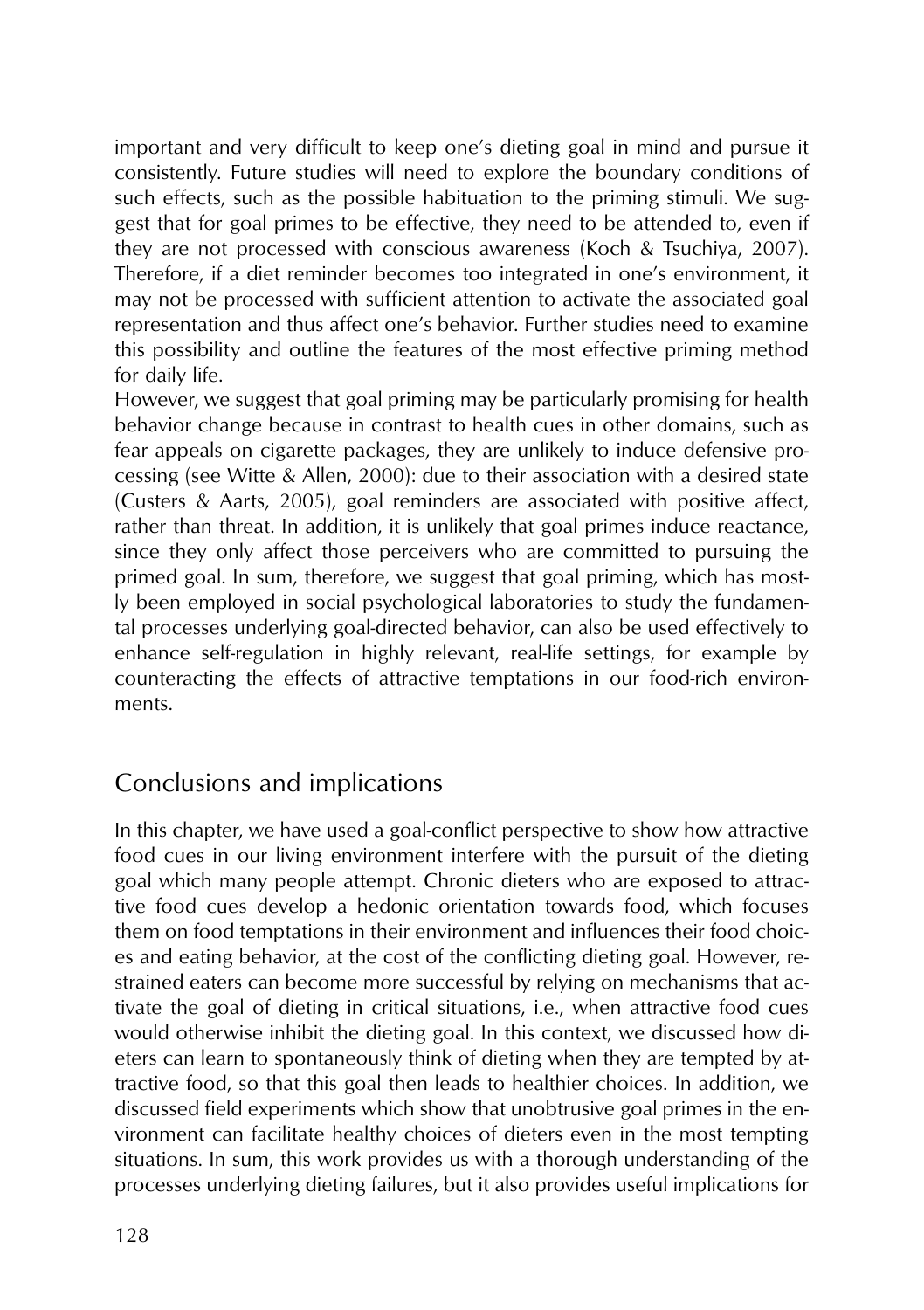how to enhance self-regulation in the important domain of eating behavior. Our studies have shown that environmental cues activating the goal of dieting can be powerful tools for offsetting the effects of tempting food cues and stimulating healthier behavior. These findings could be translated into a number of strategies to help dieters to become more successful (see also Papies, in press, for these and further strategies). They may, for example, plan how to regulate their behavior more effectively, such as by using implementation intentions to think of their dieting goal in tempting situations. Similarly, they could benefit from personalized diet-reminders in places that are otherwise associated with overeating, such as on the refrigerator or the cookie cupboard, to give the dieting goal a chance to influence one's behavior in such critical situations. Based on our findings, we also suggest that preventing exposure to tempting foods, for example by not placing them in sight, or by not buying high-fat snacks or not taking them along to one's workplace, will also make dieting easier (see also Painter, Wansink, & Hieggelke, 2002). However, given the abundance of easily available, attractive-looking and high-calorie food which we cannot evade in our living environment, such strategies are unlikely to suffice to fight the large-scale obesity epidemic Western societies are facing.

Our research once again suggests that environmental changes are needed to facilitate the successful regulation of eating behavior and prevent further largescale weight gain (see also Hill & Peters, 1998; Visscher & Seidell, 2001). Indeed, it has often been argued that the abundance of attractive, high-calorie food contributes to overeating and thus to failures in weight regulation. The work presented in the current chapter has identified the psychological mechanisms by which such food cues influence behavior, especially among weightconcerned individuals, and it thus confirms the decisive role of attractive food cues in our environment.

Based on our findings, we suggest that obesity prevention efforts should attempt to reduce the influence of such food cues. While it may not be feasible to reduce the abundance of tasty-looking, high-fat food in our living environment, the effects of such food cues could be curbed by simple diet-reminders, as in the field experiments described above. In addition, diet reminders could be combined with clear information about the calories contained in a food item (see Papies & Veling, 2012), and on the percentage of one's daily intake that would be covered by eating the food. This may be particularly important for situations in which people typically overeat, such as in restaurants. Indeed, research has shown that simple – and often surprising – calorie information can reduce customers' ordering intentions and actual choices of unhealthful items (Burton et al., 2006, but see also Robero et al., 2009). However, once a determined dieter decides against a tempting, high-calorie food, there needs to be a similarly priced, convenient alternative available to revert to. Importantly, therefore, obesity prevention efforts also need to ensure the availability of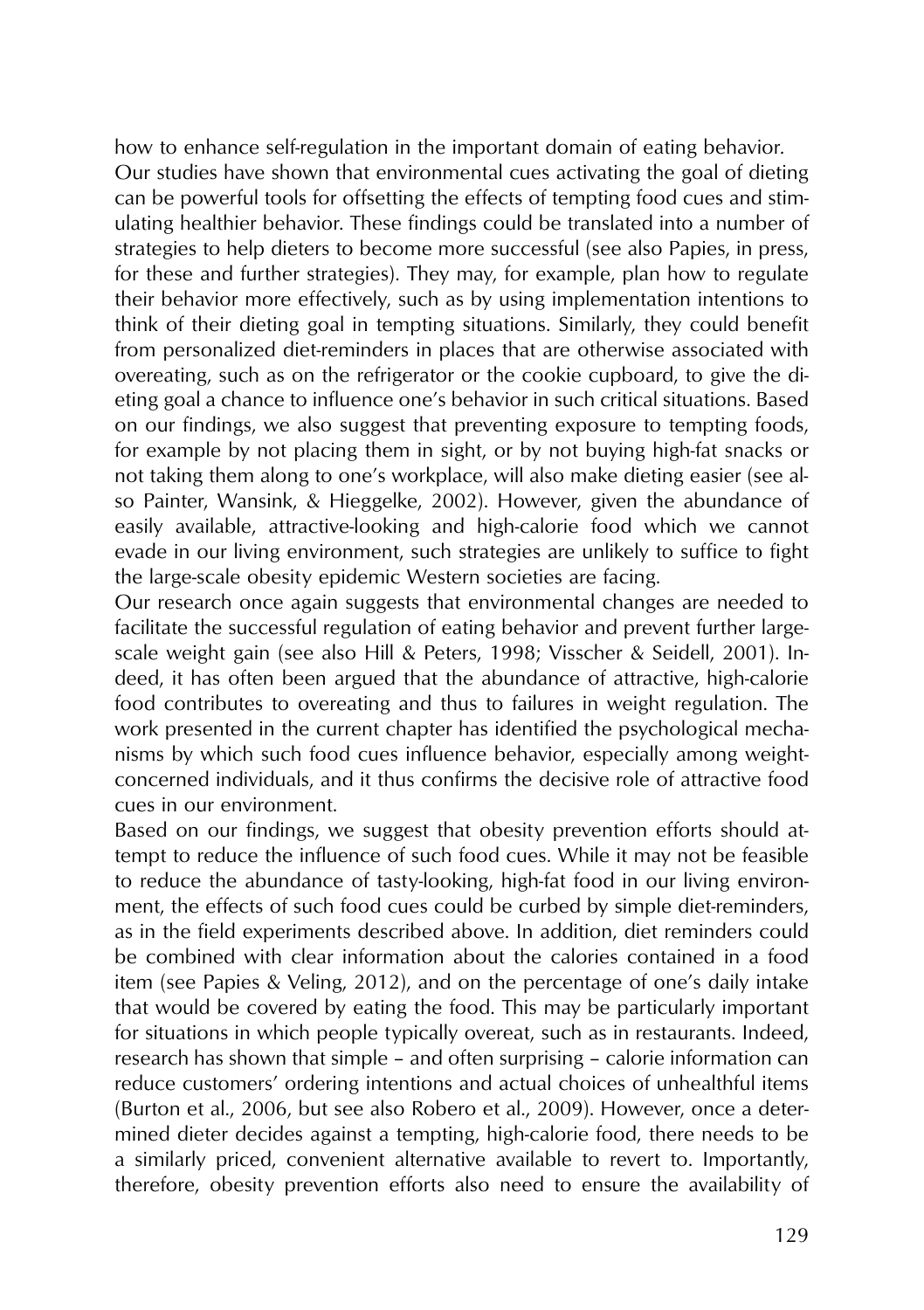healthy choices in supermarkets and convenience stores close to people's homes, as well as in cafeterias, vending machines, and other purchase locations where people easily overeat on high-fat snacks. Recent work has revealed that access to healthy food such as fresh fruit and vegetables is especially difficult in low income neighborhoods, which contributes to unhealthy eating behavior and higher levels of BMI among their residents (e.g., Cummins & Macintyre, 2006; Faith, Fontaine, Baskin, & Allison, 2007; Gittelsohn et al., 2008).

While comprehensive health efforts targeting such problems may require political courage and could initially be unpopular with the food and restaurant industry, the rising costs of obesity and the well-documented failures of dieters to regulate their intake in our food-rich environment suggest that sooner or later, such measures will be inevitable (Story et al, 2008). In addition, many consumers may be willing to pay extra for products supporting their dieting efforts, such as smaller portion-packages, making such consumers' health goals profitable for food producers (see Wansink & Peters, 2007). Moreover, comprehensive programs to battle childhood obesity, such as the EPODE approach in France (see van Koperen & Seidell, 2010), have suggested that remarkable success for all stakeholders can be achieved when parents, schools, restaurants and local authorities cooperate to make healthy choices attractive, available, and salient. Based on the available research, we suggest that public health efforts to curb the impact of attractive food cues can be effective to enhance weight regulation in food-rich environments (Story et al., 2008). While social psychological research can help us identify the mechanisms contributing to dieting failures, it can also inform us on strategies to create dieting success.

#### References

- *Aarts, H., Gollwitzer, P. M. & Hassin, R. R. (2004). Goal contagion: Perceiving is for pursuing. Journal of Personality and Social Psychology, 87, 23-37.*
- *Anschutz, D., Van Strien, T. & Engels, R. (2008). Exposure to slim images in mass media: Television commercials as reminders of restriction in restrained eaters. Health Psychology, 27, 401-408.*
- *Bargh, J. A., Gollwitzer, P. M., Lee Chai, A., Barndollar, K. & Troetschel, R. (2001). The automated will: Nonconscious activation and pursuit of behavioral goals. Journal of Personality and Social Psychology, 81, 1014-1027.*
- *Bargh, J. A. (1990). Auto-motives: Preconscious determinants of social interaction. In E. T. Higgins & R. M. Sorrentino (Eds.), Handbook of motivation and cognition: Foundations of social behavior (pp. 93-130). New York, NY: Guilford Press.*
- *Burton, S., Creyer, E. H., Kees, J. & Huggins, K. (2006). Attacking the obesity epidemic: The potential health benefits of providing nutrition information in restaurants. American Journal of Public Health, 96, 1669-1675.*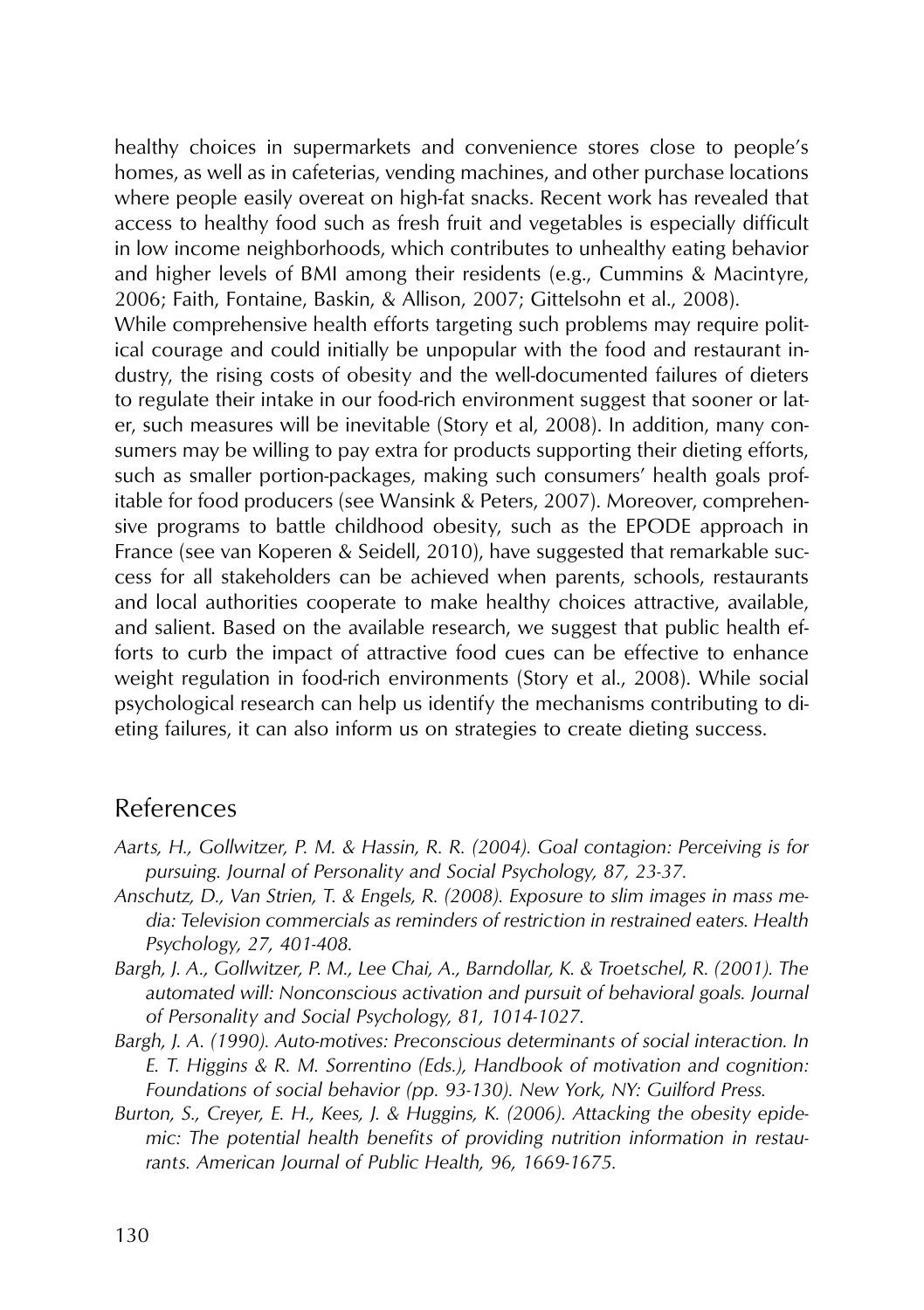- *Casey, A. A., Elliott, M., Glanz, K., Haire-Joshu, D., Lovegreen, S. L., Saelens, B. E. & Sallis, J. F. et al. (2008). Impact of the food environment and physical activity environment on behaviors and weight status in rural U.S. communities. Preventive Medicine, 47, 600-604.*
- *Cummins, S. & Macintyre, S. (2006). Food environments and obesity neighbourhood or nation? International Journal of Epidemiology, 35, 100 -104.*
- *Custers, R. & Aarts, H. (2005). Positive affect as implicit motivator: On the nonconscious operation of behavioral goals. Journal of Personality and Social Psychology, 89, 129-142.*
- *Custers, R. & Aarts, H. (2007). In search of the nonconscious sources of goal pursuit: Accessibility and positive affective valence of the goal state. Journal of Experimental Social Psychology, 43, 312-318.*
- *Faith, M. S., Fontaine, K. R., Baskin, M. L. & Allison, D. B. (2007). Toward the reduction of population obesity: Macrolevel environmental approaches to the problems of food, eating, and obesity. Psychological Bulletin, 133 (2), 205-226.*
- *Fedoroff, I. C., Polivy, J. & Herman, C. P. (2003). The specificity of restrained versus unrestrained eaters' responses to food cues: General desire to eat, or craving for the cued food? Appetite, 41, 7-13.*
- *Field, M., Mogg, K. & Bradley, B. P. (2004). Cognitive bias and drug craving in recreational cannabis users. Drug and Alcohol Dependence, 74, 105-111.*
- *Finlayson, G., King, N. & Blundell, J. E. (2007). Is it possible to dissociate 'liking' and 'wanting' for foods in humans? A novel experimental procedure. Physiology & Behavior, 90, 36-42.*
- *Fishbach, A., Friedman, R. S. & Kruglanski, A. W. (2003). Leading us not unto temptation: Momentary allurements elicit overriding goal activation. Journal of Personality and Social Psychology, 84, 296-309.*
- *Franken, I. H. A. (2003). Drug craving and addiction: Integrating psychological and neuropsychopharmacological approaches. Progress in Neuro-Psychopharmacology and Biological Psychiatry, 27, 563-579.*
- *French, S. A., Jeffery, R. W. & Murray, D. (1999). Is dieting good for you?: Prevalence, duration and associated weight and behaviour changes for specific weight loss strategies over four years in US adults. International Journal of Obesity, 23, 320- 327.*
- *Gittelsohn, J., Franceschini, M. C. T., Rasooly, I. R., Ries, A. V., Ho, L. S., Pavlovich, W. & Santos, V. T. et al. (2008). Understanding the food environment in a low-income urban setting: Implications for food store interventions. Journal of Hunger & Environmental Nutrition, 2, 33-50.*
- *Gollwitzer, P. M. (1999). Implementation intentions: Strong effects of simple plans. American Psychologist, 54, 493-503.*
- *Gollwitzer, P. M. & Sheeran, P. (2006). Implementation intentions and goal achievement: A meta-analysis of effects and processes. In M. P. Zanna (Ed.), Advances in Experimental Social Psychology (pp. 69-119). San Diego, CA: Elsevier Academic Press.*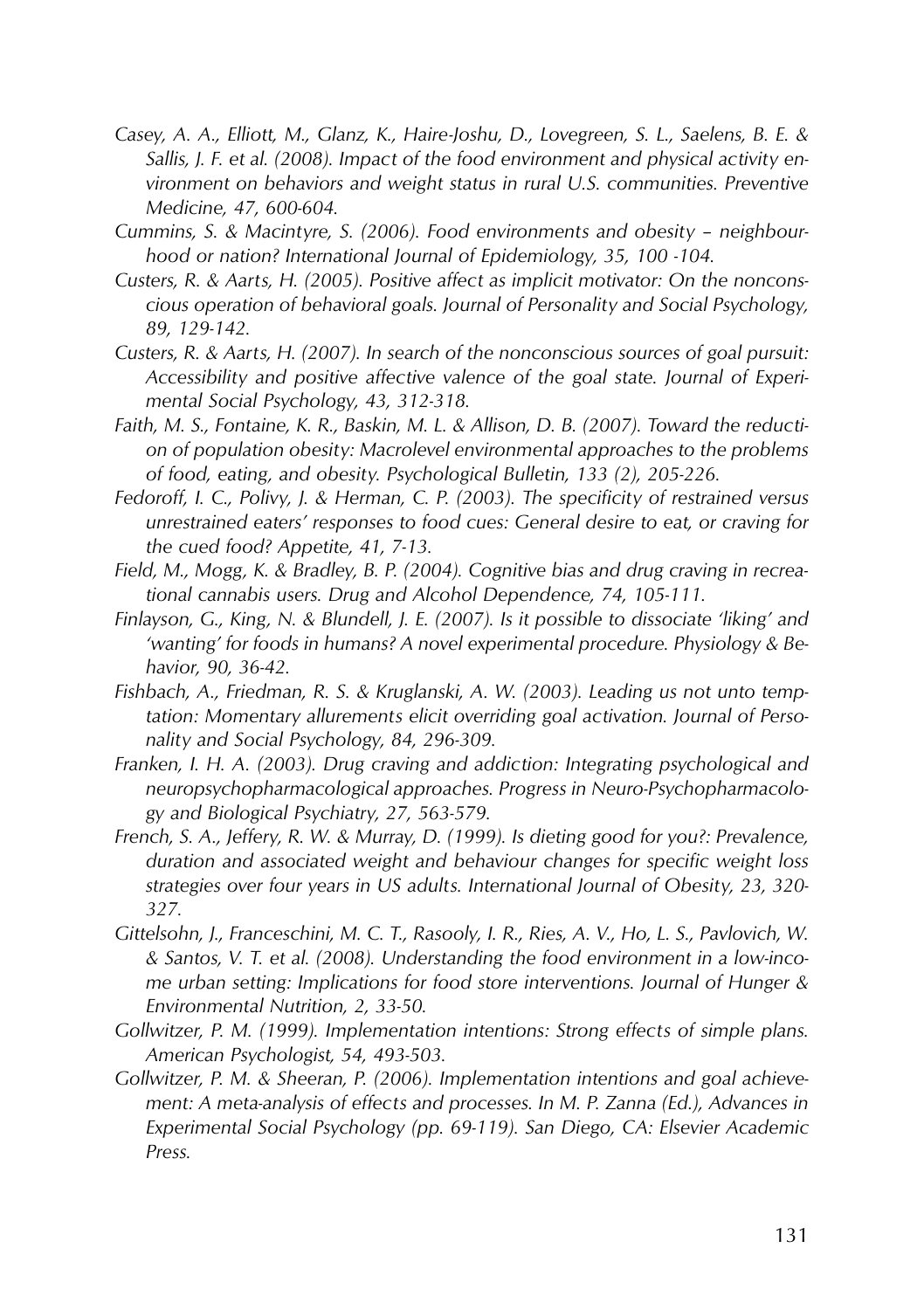- *Harvey, K., Kemps, E. & Tiggemann, M. (2005). The nature of imagery processes underlying food cravings. British Journal of Health Psychology, 10, 49-56.*
- *Hill, J. O. & Peters, J. C. (1998). Environmental contributions to the obesity epidemic. Science, 280 (5368), 1371-1374.*
- *Hofmann, W., van Koningsbruggen, G. M., Stroebe, W., Ramanathan, S. & Aarts, H. (2010). As pleasure unfolds. Psychological Science, 21, 1863 -1870. doi:10.1177/0956797610389186*
- *Kant, A. K. & Graubard, B. I. (2004). Eating out in America, 1987-2000: trends and nutritional correlates. Preventive Medicine, 38, 243-249. doi:16/j.ypmed.2003.10.004*
- *Koch, C. & Tsuchiya, N. (2007). Attention and consciousness: two distinct brain processes. Trends in Cognitive Sciences, 11, 16-22.*
- *MacLeod, C., Mathews, A. & Tata, P. (1986). Attentional bias in emotional disorders. Journal of Abnormal Psychology, 95, 15-20.*
- *Mensink, G. B. M., Lampert, T. & Bergmann, E. (2005). Overweight and obesity in Germany 1984-2003. Bundesgesundheitsblatt, Gesundheitsforschung, Gesundheitsschutz, 48, 1348-1356. doi:10.1007/s00103-005-1163-x*
- *Mokdad, A. H., Ford, E. S., Bowman, B. A., Dietz, W. H., Vinicor, F., Bales, V. S. & Marks, J. S. (2003). Prevalence of Obesity, Diabetes, and Obesity-Related Health Risk Factors, 2001. JAMA, 289, 76-79.*
- *Mogg, K. & Bradley, B. P. (2002). Selective processing of smoking-related cues in smokers: Manipulation of deprivation level and comparison of three measures of processing bias. Journal of Psychopharmacology, 16, 385-392.*
- *Ouwehand, C. & Papies, E. K. (2010). Eat it or beat it: The differential effect of food temptations on overweight and normal-weight restrained eaters. Appetite, 55, 56- 60.*
- *Painter, J. E., Wansink, B. & Hieggelke, J. B. (2002). How visibility and convenience influence candy consumption. Appetite, 38 (3), 237-238.*
- *Papies, E. K. (in press). Goal priming in dieters: Recent insights and applications. Current Obesity Reports.*
- *Papies, E. K. & Veling, H. (2012). Priming while dining: Diet reminders at the point of purchase increase low calorie food choices. manuscript under review.*
- *Papies, E. K. & Aarts, H. (2010). Nonconscious self-regulation or The automatic pilot of human behavior. In K. D. Vohs & R. F. Baumeister (Eds). Handbook of self-regulation: Research, theory, and applications (2nd ed., pp. 125-142). New York: Guilford Press.*
- *Papies, E. K. & Hamstra, P. (2010). Goal priming and eating behavior: Enhancing selfregulation by environmental cues. Health Psychology, 29, 384-388.*
- *Papies, E. K., Stroebe, W. & Aarts, H. (2007). Pleasure in the mind: Restrained eating and spontaneous hedonic thoughts about food. Journal of Experimental Social Psychology, 43, 810-817.*
- *Papies, E. K., Stroebe, W. & Aarts, H. (2008a). The allure of forbidden food: On the role of attention in self-regulation. Journal of Experimental Social Psychology, 44, 1283-1292.*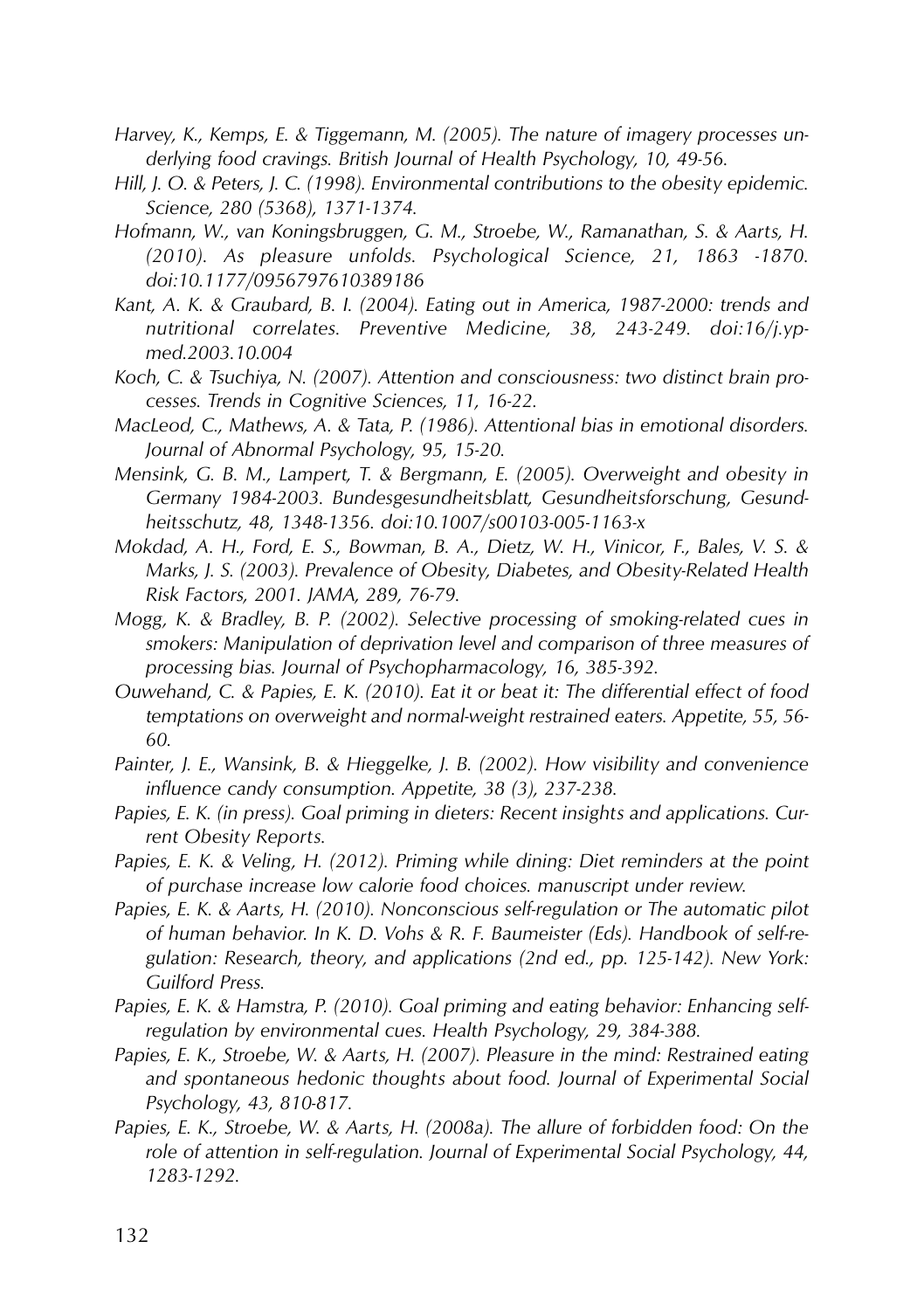- *Papies, E. K., Stroebe, W. & Aarts, H. (2008b). Healthy cognition: Processes of self-regulatory success in restrained eating. Personality and Social Psychology Bulletin, 34, 1290-1300.*
- *Papies, E. K., Stroebe, W. & Aarts, H. (2008c). Understanding dieting: A social cognitive analysis of hedonic processes in self-regulation. European Review of Social Psychology, 19, 339-383.*
- *Papies, E. K., Stroebe, W. & Aarts, H. (2009). Who likes it more? Restrained eaters' implicit attitudes towards food. Appetite, 53, 279-287.*
- *Puhl, R. & Brownell, K. D. (2001). Bias, discrimination, and obesity. Obesity Research, 9, 788-805.*
- *Roberto, C. A., Schwartz, M. B. & Brownell, K. D. (2009). Rationale and Evidence for Menu-Labeling Legislation. American Journal of Preventive Medicine, 37(6), 546– 551.*
- *Roefs, A. & Jansen, A. (2002). Implicit and explicit attitudes toward high-fat foods in obesity. Journal of Abnormal Psychology, 111, 517-521.*
- *Schwartz, M. B. & Brownell, K. D. (2004). Obesity and body image. Body Image, 1, 43-56.*
- *Shah, J. Y., Friedman, R. & Kruglanski, A. W. (2002). Forgetting all else: On the antecedents and consequences of goal shielding. Journal of Personality and Social Psychology, 83, 1261-1280.*
- *Stice, E., Spoor, S., Bohon, C., Veldhuizen, M. G. & Small, D. M. (2008). Relation of reward from food intake and anticipated food intake to obesity: A functional magnetic resonance imaging study. Journal of Abnormal Psychology, 117, 924- 935.*
- *Story, M., Kaphingst, K. M., Robinson-O'Brien, R. & Glanz, K. (2008). Creating healthy food and eating environments: Policy and environmental approaches. Annual Review of Public Health, 29, 253-272.*
- *Stroebe, W. (2002). Übrgewicht als Schicksal? Die kognitive Steuerung des Essverhaltens. Psychologische Rundschau, 53, 14-22.*
- *Stroebe, W. (2008). Dieting, overweight, and obesity: Self-regulation in a food-rich environment. Washington, DC: American Psychological Association.*
- *Stroebe, W., Mensink, W., Aarts, H., Schut, H. & Kruglanski, A. W. (2008). Why dieters fail: Testing the goal conflict model of eating. Journal of Experimental Social Psychology, 44, 26-36.*
- *Stroebe, W., Papies, E. K. & Aarts, H. (2008). From homeostatic to hedonic theories of eating: Self-regulatory failure in food-rich environments. Applied Psychology: Health and Well-Being, 57, 172-193.*
- *Townshend, J. M. & Duka, T. (2001). Attentional bias associated with alcohol cues: Differences between heavy and occasional social drinkers. Psychopharmacology, 157, 67-74.*
- *van Koningsbruggen, G. M., Stroebe, W. & Aarts, H. (2011). Through the eyes of dieters: Biased size perception of food following tempting food primes. Journal of Experimental Social Psychology, 47, 293-299.*